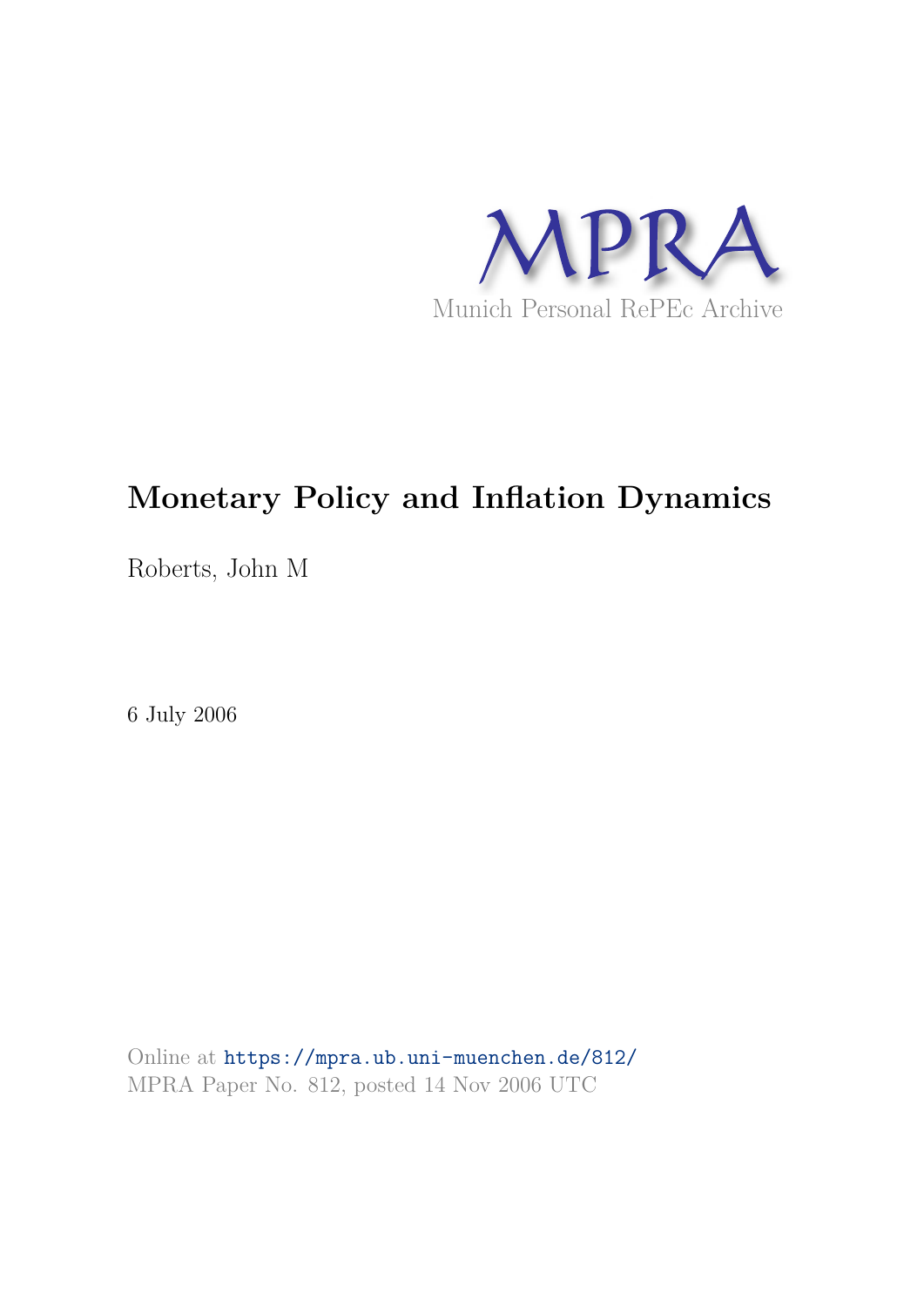## Monetary Policy and Inflation Dynamics<sup>∗</sup>

John M. Roberts Federal Reserve Board

Since the early 1980s, the U.S. economy has changed in some important ways: inflation now rises considerably less when unemployment is low, and the volatility of output and inflation have fallen sharply. This paper examines whether changes in monetary policy can account for these changes in the economy. The results suggest that changes in monetary policy can account for most or all of the change in the inflationunemployment relationship. In addition, changes in policy can explain a large proportion of the reduction in the volatility of the output gap.

JEL Codes: E31, E32, E52, E61.

#### 1. Introduction

In this paper, I assess the extent to which shifts in monetary policy can account for an important change in the relationship between unemployment and inflation in the United States: it appears that, in a simple reduced-form Phillips curve relationship between changes in inflation and the unemployment rate, the estimated coefficient on unemployment has been considerably smaller since the early 1980s than it was earlier (Atkeson and Ohanian 2001; Staiger, Stock, and Watson 2001). In addition, I look at the ability of monetary policy to account for changes in the reduction in the volatility of output

<sup>∗</sup> I am grateful to Flint Brayton, David Lebow, Dave Stockton, and participants at seminars at the Board of Governors, the Federal Reserve System's macroeconomics research committee, the NBER Monetary Economics program, and Harvard University for helpful discussions; to John Williams for providing his linearized version of the FRB/US model; and to Sarah Alves for able research assistance. The views expressed in this paper are those of the author and do not necessarily represent those of the Board of Governors of the Federal Reserve System or its staff.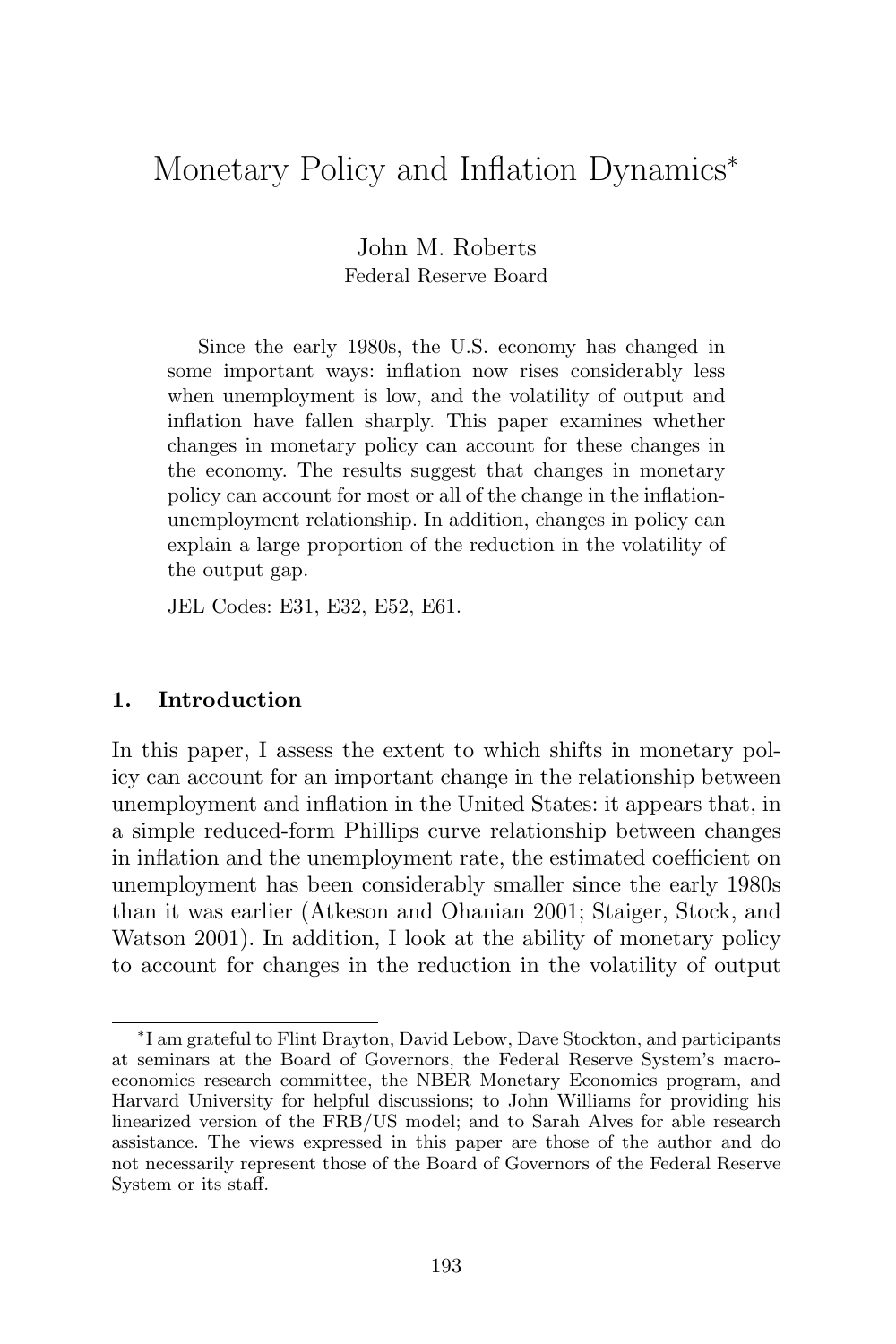and inflation that also dates from the early 1980s (McConnell and Perez-Quiros 2000).

The notion that monetary policy should affect inflation dynamics is an old one, dating at least to Friedman's dictum that inflation is always a monetary phenomenon (1968). In his famous "Critique," Lucas (1975) showed how changes in monetary policy could, in principle, affect inflation dynamics. However, Lucas considered only very stylized monetary policies. Here, I explore the effects of more realistic changes in policy on inflation dynamics.

I consider several ways in which U.S. monetary policy may have changed. First, monetary policy may have become more reactive to output and inflation fluctuations around the early 1980s (Clarida, Galí, and Gertler 2000). In addition, monetary policy may have become more predictable, implying smaller shocks to a simple monetary-policy reaction function. Finally, Orphanides et al. (2000) argue that policymaker estimates of potential output may have become more accurate. Such improvements in estimates of potential output would constitute a change in monetary policy, as policy would be made on the basis of more accurate information.

I consider the effects of changes in policy on expectations formation, holding fixed the other behavioral relationships in the economy. Although other relationships are unchanged, changes in policy can nonetheless affect the reduced-form relationship between inflation and economic activity by reducing the signal content of economic slack for future inflation. For example, if monetary policy acts more aggressively to stabilize the economy, then any given deviation in output from potential will contain less of a signal of future inflation. Similarly, a reduction in the persistence of potential output mismeasurement would mean that an increase in output resulting from a misestimate of potential output will not portend as much inflation because it is not expected to last as long.

I examine the predictions of these changes in policy for inflation dynamics and the economy's volatility using stochastic simulations of two macroeconomic models. One is a simple model composed of three equations—for inflation, the federal funds rate, and the output gap. The other is the Federal Reserve's large-scale FRB/US model. An advantage of looking at both models is that they represent points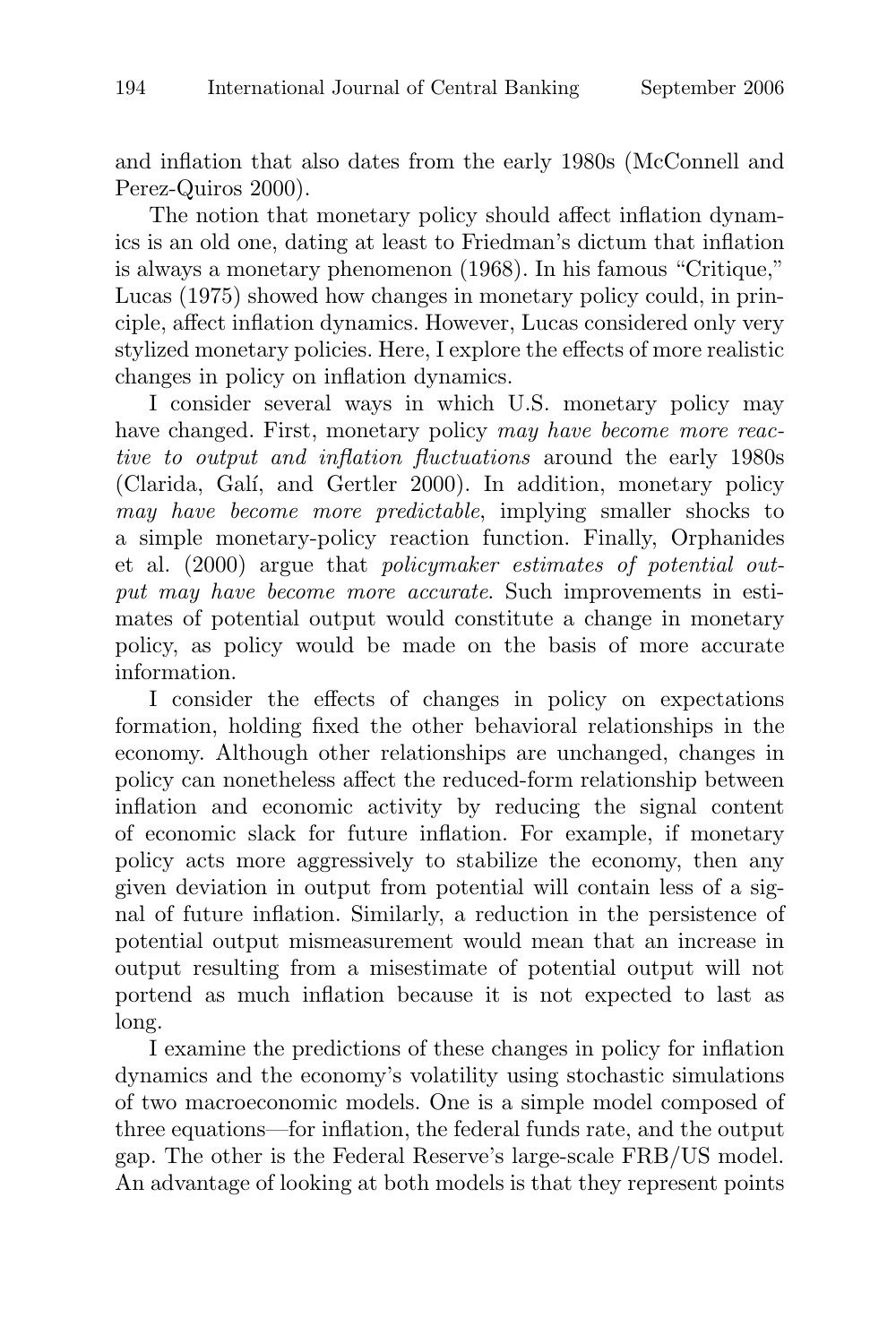near the extremes of the range of complexity among models currently employed in policy analysis.<sup>1</sup>

Ball, Mankiw, and Romer (1988) have argued that changes in monetary policy may lead to changes in the frequency of price adjustment and, thus, changes in the parameters of the price-adjustment processes taken as structural here. In particular, they argue that the lower and more-stable inflation that has marked the post-1982 period is likely to lead to less-frequent price adjustment. The Ball-Mankiw-Romer conjecture could thus provide an alternative explanation for the reduction in the slope of the reduced-form Phillips curve. In a recent empirical study, however, Boivin and Giannoni (forthcoming) examined the sources of changes in the effects of monetary policy surprises on the economy. They found that the main source of changes in the effects of policy shocks was changes in the parameters of the policy reaction function rather than in the structural parameters of the economy, providing empirical support for the modeling strategy adopted here.

To summarize the results briefly, changes in monetary policy can account for most or all of the reduction in the slope of the reduced-form Phillips curve. Changes in policy can also account for a large portion of the reduction in the volatility of output gap, where the output gap is the percent difference between actual output and a measure of trend or potential output. However, as in other recent work (Stock and Watson 2002; Ahmed, Levin, and Wilson 2004), changes in policy account for a smaller proportion of changes in output growth. The ability to explain the reduction in inflation volatility is mixed: in the small-scale model, it is possible to explain all of the reduction in inflation volatility, whereas in FRB/US, the changes in policy predict only a small reduction in volatility. Finally, monetary policy's ability to account for changes in the economy is enhanced when changes in monetary policy are broadened to include improvements in the measurement of potential GDP.

<sup>&</sup>lt;sup>1</sup>Rudebusch (2005) has also looked at the impact of changes in monetary policy on the slope of the Phillips curve. He also finds that changes in monetary policy can have an economically important effect on the estimated slope of the Phillips curve. He notes, however, that such a shift may be difficult to detect econometrically.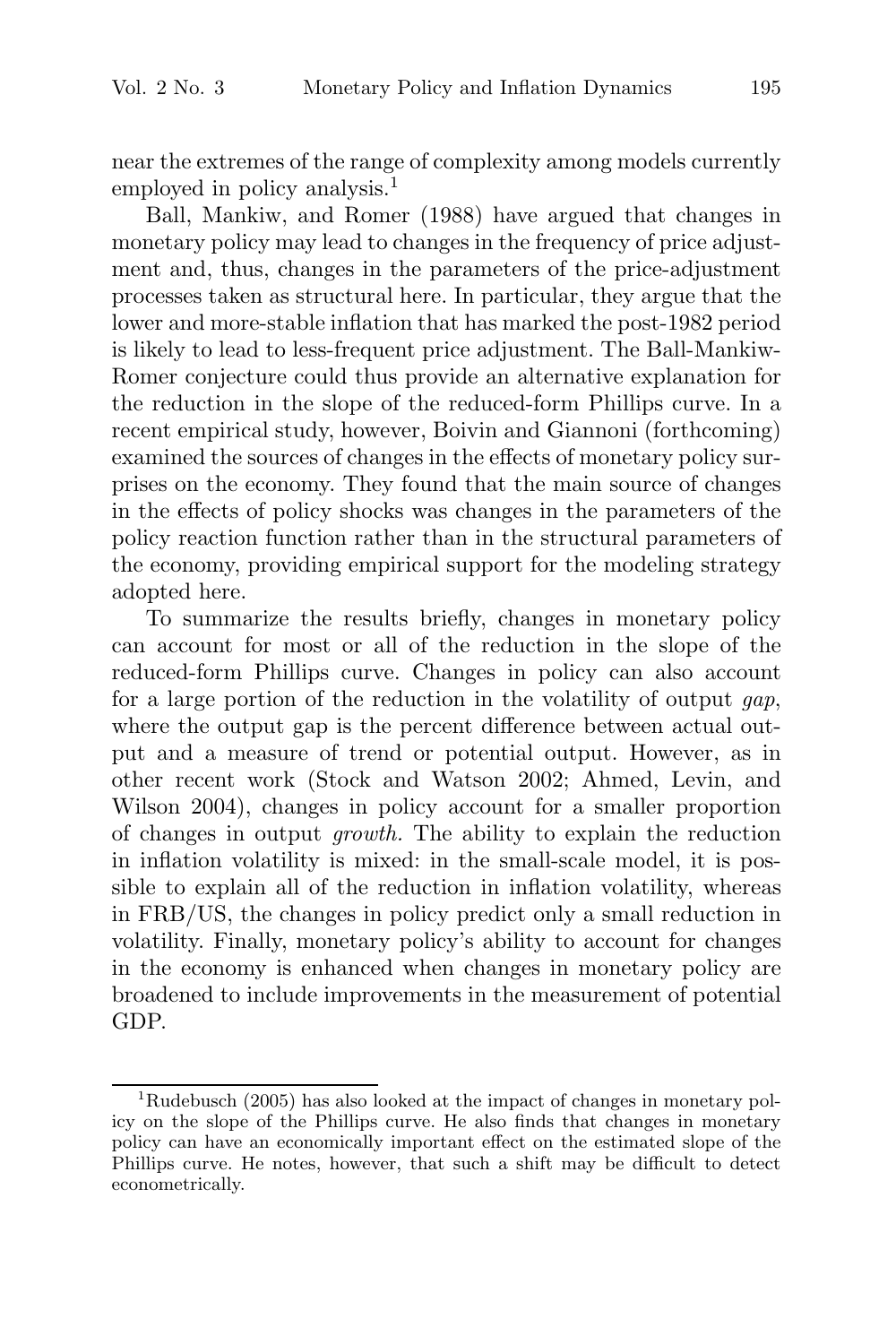| (Standard Deviations, Percentage Points) |                            |                                |                           |                          |                              |  |
|------------------------------------------|----------------------------|--------------------------------|---------------------------|--------------------------|------------------------------|--|
|                                          | GDP<br>Growth <sup>a</sup> | Core<br>Inflation <sup>a</sup> | Unem-<br>ployment<br>Rate | Output<br>Gap,<br>FRB/US | Output<br>Gap,<br><b>CBO</b> |  |
| 1984:Q1-2002:Q4                          | 2.22                       | 1.18                           | 1.09                      | 2.08                     | 1.54                         |  |
| 1960:Q1-1983:Q4                          | 4.32                       | 2.56                           | 1.77                      | 3.57                     | 3.17                         |  |
| 1960:Q1-1979:Q4                          | 3.98                       | 2.42                           | 1.36                      | 2.71                     | 2.61                         |  |

# Table 1. The U.S. Economy's Changing Volatility

<sup>a</sup>Quarterly percent change, annual rate.

#### 2. The Changing Economy

#### 2.1 Volatility of Output and Inflation

Table 1 presents standard deviations of the annualized rate of quarterly GDP growth, core inflation (as measured by the annualized quarterly percent change in the price index for personal consumption expenditures other than food and energy), the civilian unemployment rate, and two measures of the output gap. The table compares standard deviations from two early periods—1960–79 and 1960–83 with a more recent period, 1984–2002.

A number of observations suggest this choice of sample periods. First, shortly after arriving as Federal Reserve Chairman in 1979, Paul Volcker initiated a major shift in U.S. monetary policy and, as noted in the introduction, the empirical evidence suggests that U.S. monetary policy shifted at about that time, or shortly thereafter. Second, as discussed in the next subsection, Atkeson and Ohanian (2001) find an important shift in the relationship between inflation and real economy activity dating from this period. Finally, as others have noted (McConnell and Perez-Quiros 2000; Blanchard and Simon 2001), the U.S. economy has been much less volatile since 1983: the standard deviation of GDP growth has fallen by almost half, and that of core inflation by a bit more than half. As discussed in McConnell and Perez-Quiros (2000), the drop in GDP growth volatility is statistically significant. As shown in the table, there has also been a drop in the volatility of the unemployment rate, although it is somewhat less sharp and more dependent on the sample period: relative to the 1960–79 period, the standard deviation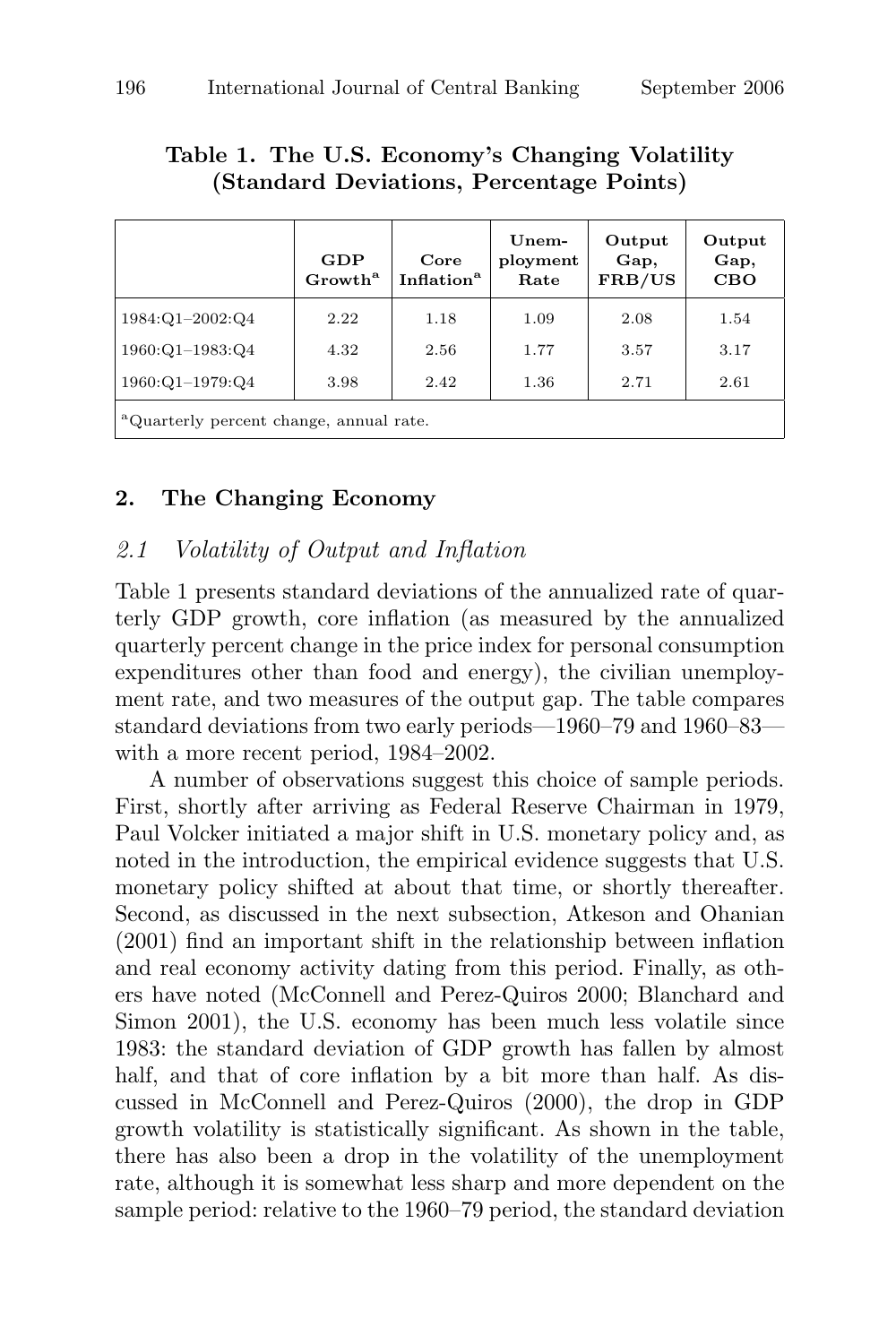of the unemployment rate has fallen by 20 percent, but relative to the period ending in 1983, the decline is almost 40 percent.

The table also shows results for two measures of the output gap one from the Federal Reserve's FRB/US model and one from the Congressional Budget Office  $(CBO)$ .<sup>2</sup> For the FRB/US gap measure, the 1984–2002 standard deviation is 23 percent less than in the 1960–79 period and 42 percent less than in the 1960–83 period. The declines in volatility are sharper for the CBO output gap, with a decline in standard deviation of 41 percent since the 1960–79 period and 51 percent since the 1960–83 period.

#### 2.2 The Slope of the Reduced-Form Phillips Curve

Figure 1 plots the over-the-year change in the four-quarter core PCE inflation rate against a four-quarter moving average of the unemployment rate. The panel on the left shows the scatter plot over the 1960–83 period; the panel on the right shows the scatter plot over the 1984–2002 period. Each panel includes a regression line; the slope coefficients are shown in the first column of table 2. The regression run is:

$$
(p_t - p_{t-4}) - (p_{t-4} - p_{t-8}) = \gamma_0 + \gamma_1(\Sigma_{i=0,3} \; UR_{t-i})/4,\tag{1}
$$

where  $(p_t - p_{t-4})$  indicates the four-quarter percent change in core PCE prices and UR is the civilian unemployment rate. As can be seen in the table, the slope coefficient of this reduced-form Phillips curve falls by nearly half between either of the earlier periods and the post-1983 period. Atkeson and Ohanian (2001) have also noted a sharp drop in the slope of a similar reduced-form relationship, as have Staiger, Stock, and Watson  $(2001, \text{ figure } 1.1)$ .

Columns 2 and 3 of table 2 show the change in the slope coefficient in equation (1), using the FRB/US and CBO output gaps,

<sup>2</sup>The output gap is defined as the percentage deviation of real GDP from an estimate of potential GDP. The FRB/US estimate of potential GDP is production-function based, where the inputs are the current capital stock and estimates of structural multifactor productivity (MFP) and structural labor input. Structural MFP is estimated using Kalman-filter methods. Structural labor input also uses Kalman-filter estimates of trends for the workweek and labor force participation as well as other sources. CBO's estimate of potential GDP is described in CBO (2001).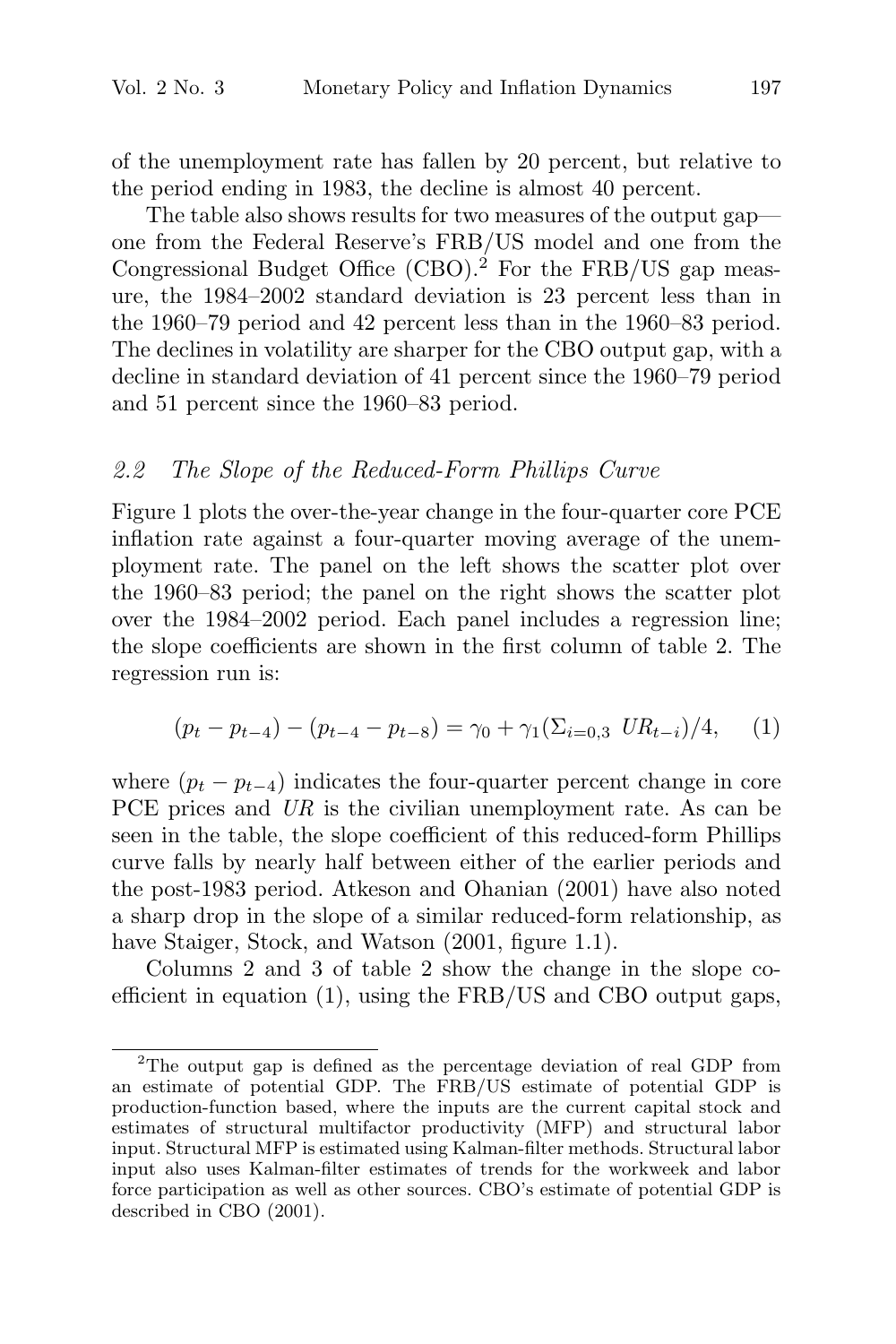## Figure 1. Change over the Year in Four-Quarter Core PCE Inflation vs. Unemployment



## Table 2. Evidence of a Shift in the Slope of the Reduced-Form Phillips Curve, Simple Model (Equation 1)

|                                                                   | Unemployment<br>Rate | FRB/US<br>Output Gap | <b>CBO</b><br><b>Output Gap</b> |  |  |
|-------------------------------------------------------------------|----------------------|----------------------|---------------------------------|--|--|
| 1984:Q1-2002:Q4                                                   | $-.201$              | .092                 | .159                            |  |  |
|                                                                   | (.056)               | (.032)               | (.038)                          |  |  |
| 1960:Q1-1983:Q4                                                   | $-.389$              | .154                 | .207                            |  |  |
|                                                                   | (.085)               | (.050)               | (.043)                          |  |  |
| 1960:Q1-1979:Q4                                                   | $-.378$              | .130                 | .180                            |  |  |
|                                                                   | (.155)               | (.095)               | (.080)                          |  |  |
| Note: Standard emerg shown in parentheses are adjusted for semial |                      |                      |                                 |  |  |

Note: Standard errors, shown in parentheses, are adjusted for serial correlation of equation residuals using the Newey-West procedure.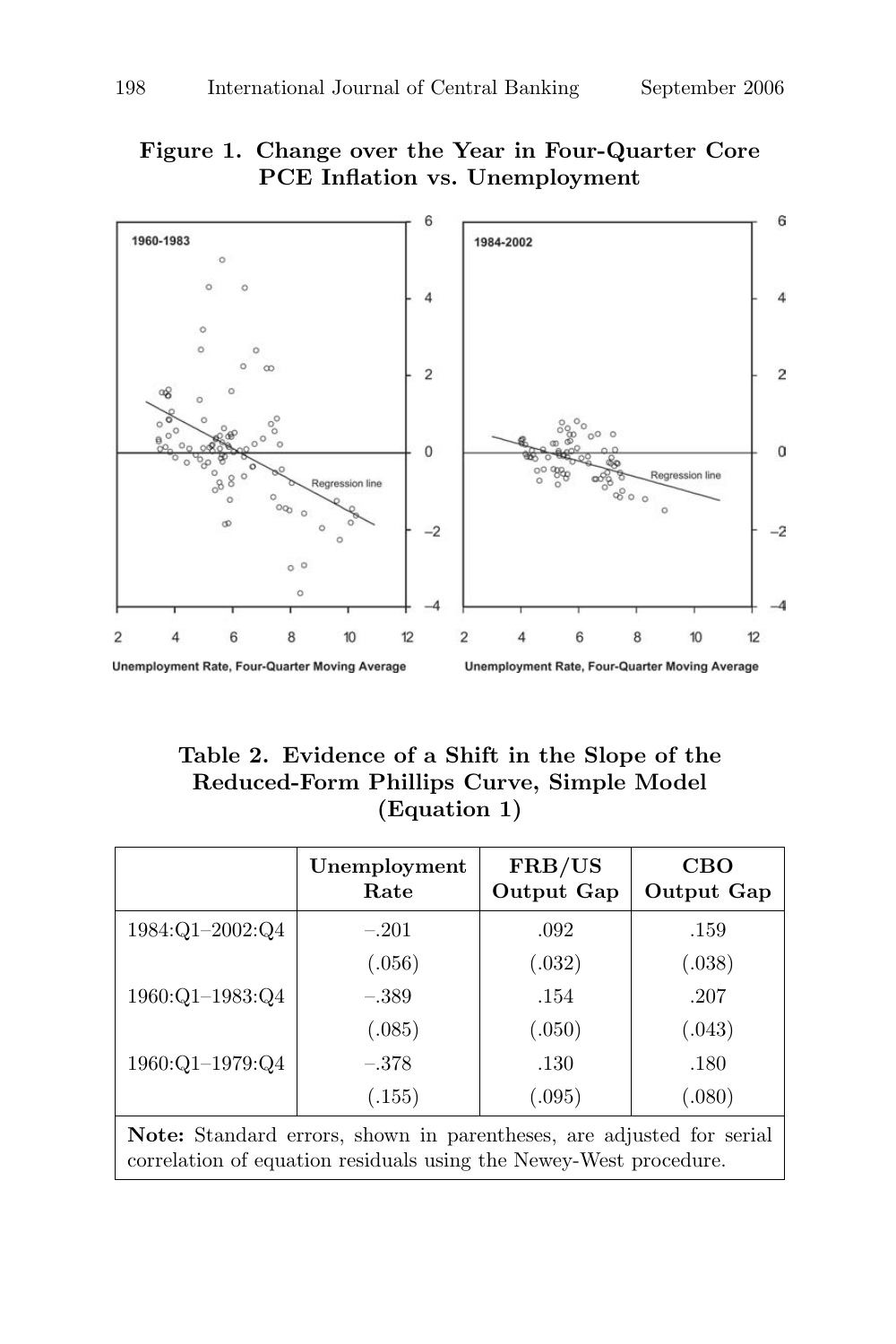## Table 3. Evidence of a Shift in the Slope of the Reduced-Form Phillips Curve, More Complex Model (Equation 2)

|                                | Unemployment<br>Rate                            | FRB/US<br>Output Gap | <b>CBO</b><br>Output Gap |
|--------------------------------|-------------------------------------------------|----------------------|--------------------------|
| Slope Coefficient $(\gamma_1)$ |                                                 |                      |                          |
| 1984:Q1-2002:Q4                | $-.098(.069)$                                   | .051(.036)           | .091(.048)               |
| $1961:Q1-1983:Q4$              | $-.154(.052)$                                   | .066(.026)           | .084(.028)               |
| 1961:Q1-1979:Q4                | $-.157(.075)$                                   | .056(.038)           | .076(.038)               |
|                                | Coefficient on First Inflation Lag $(\gamma_2)$ |                      |                          |
| 1984:Q1-2002:Q4                | .29(.12)                                        | .29(.12)             | .28(.12)                 |
| 1961:Q1-1983:Q4                | 1.02(0.10)                                      | 1.05(0.11)           | 1.02(0.10)               |
| 1961:Q1-1979:Q4                | 1.01(0.11)                                      | 1.04(0.12)           | 1.02(0.10)               |

respectively, in lieu of the unemployment rate. Results using the output gap provide a useful robustness check. In addition, the simple three-equation model used below includes the output gap rather than the unemployment rate. The reduction in the Phillips-curve slope is smaller using the output gap: for the FRB/US output gap, the reduction is between 30 percent and 40 percent, depending on the reference period, whereas for the CBO output gap, the reduction is only 12 percent to 23 percent. (As might be expected given typical Okun's law relationships, the coefficients on the output gap are about half the size of the coefficients in the corresponding equations using the unemployment rate—and, of course, they have the opposite sign.)

In table 3, I look at an alternative specification of the reducedform Phillips curve, in which the quarterly change in inflation is regressed on three lags of itself and the level of the unemployment rate:

$$
\Delta p_t = \gamma_0 + \gamma_1 U R_t + \gamma_2 \Delta p_{t-1} + \gamma_3 \Delta p_{t-2}
$$
  
+ 
$$
\gamma_4 \Delta p_{t-3} + (1 - \gamma_2 - \gamma_3 - \gamma_4) \Delta p_{t-4},
$$
 (2)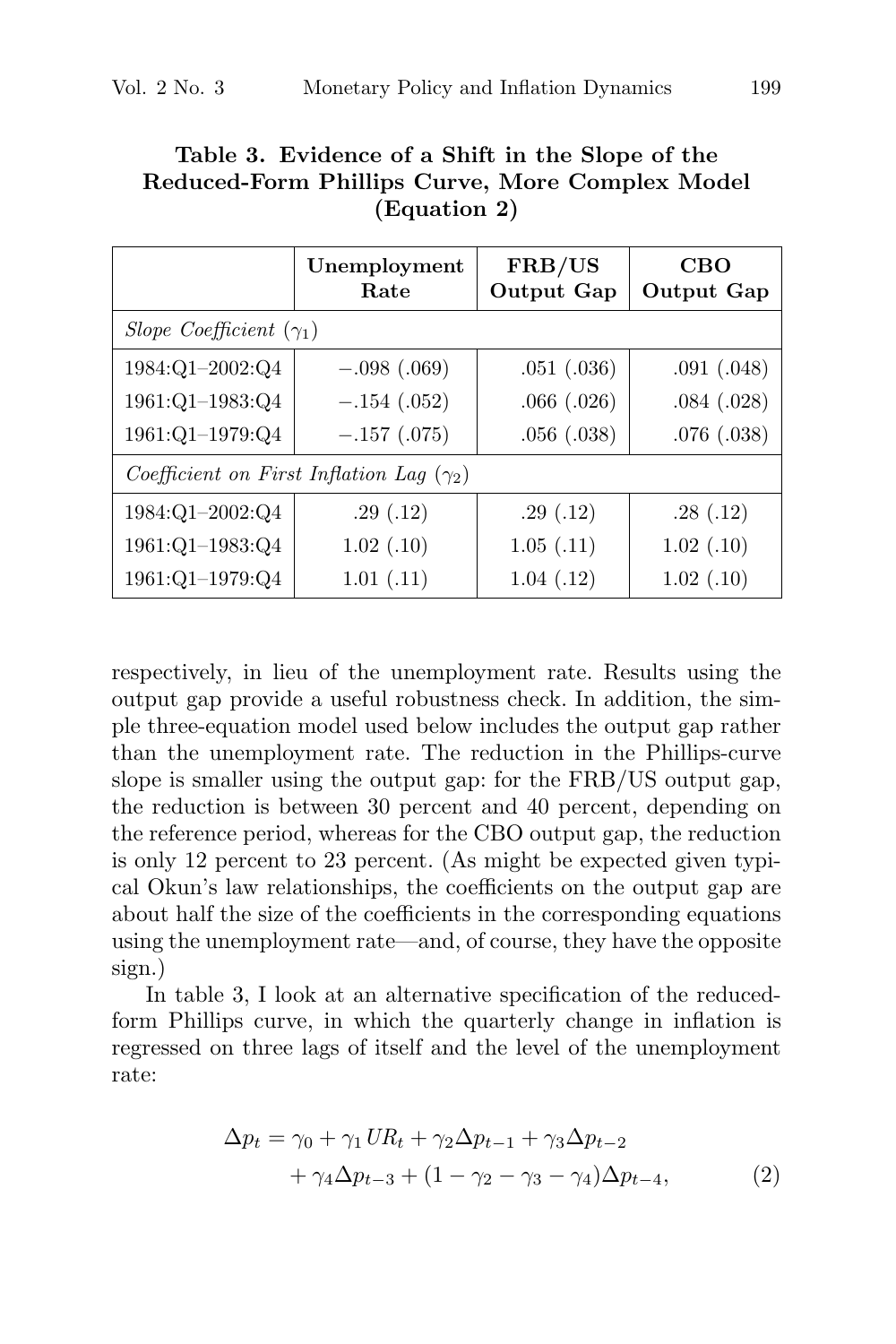where  $\Delta p_t$  indicates the (annualized) one-quarter percent change in the core PCE price index. As in equation (1), the coefficients on lagged inflation are constrained to sum to one. I discuss the evidence for this restriction in section 2.3. For the unemployment rate, the results are qualitatively similar to those in table 2, although the magnitude of the reduction in the slope is a bit less, as the coefficient falls by 35 percent to 40 percent. In this regression, there is also a notable drop-off in the statistical significance of the slope coefficient, with the *t*-ratio falling to 1.4 in the post-1983 sample, from levels of around 2 or 3 in the earlier samples.

For the estimates with the output gap in columns 2 and 3, the slope coefficients now change little between the early and late samples—indeed, for the CBO output gap, the coefficient even rises. However, in equation (2), the slope coefficient no longer summarizes the effect of unemployment on inflation, because the pattern of the coefficients on lagged inflation also matters. As can be seen in the bottom three rows of the table, there was an important shift in these coefficients, with the coefficient on the first lag dropping from around 1 in the early samples to a bit less than 0.3 in the post-1983 sample. This change means that, in the later sample, an initial shock to unemployment will have a much smaller effect on inflation in the following quarter than was the case in the earlier period. If the impact of unemployment on inflation is adjusted for this change in lag pattern, then the estimates in table 3 suggest that there has been a sharp reduction of the impact of the output gap on inflation, of between 50 percent and 67 percent.<sup>3</sup> Because the slope coefficient in the simple model of equation (1) provides a single summary statistic for the change in the inflation dynamics, I will focus on changes in this coefficient in my work below.<sup>4</sup>

<sup>3</sup> In particular, I compute a "sacrifice ratio," which is the loss in output or unemployment required to obtain a permanent reduction of 1 percentage point in inflation.

<sup>4</sup>The working-paper version (Roberts 2004) includes additional reduced-form results with more control variables, including food and energy prices, productivity, and changes in the natural rate of unemployment. Estimates of the drop in the sacrifice ratio vary from 15 percent to 70 percent. Nonetheless, the results presented in tables 2 and 3 are representative of the range of estimates.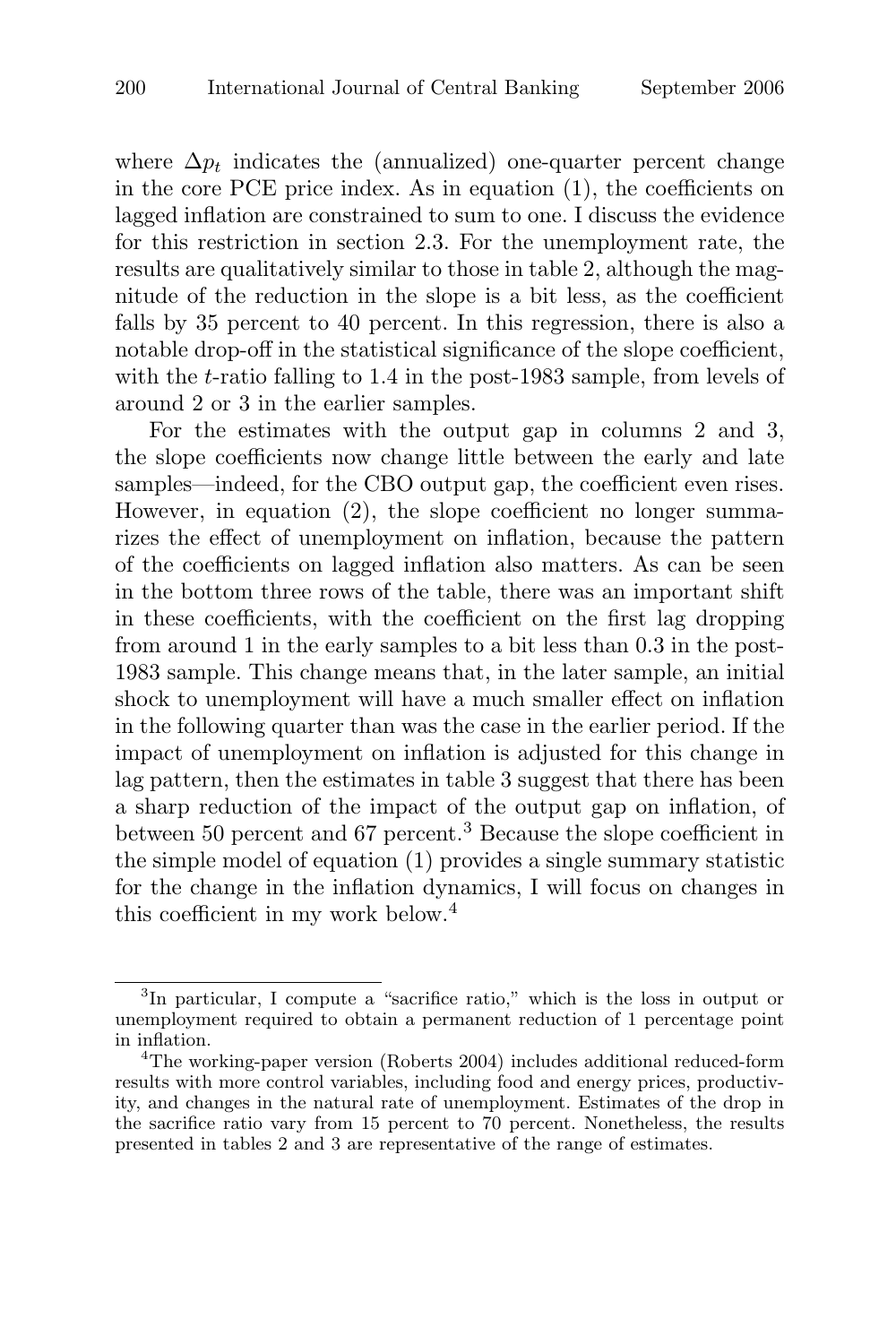## 2.3 Has U.S. Inflation Stabilized?

In the preceding subsection, it was assumed that the sum of coefficients on lagged inflation in the reduced-form Phillips curves remained equal to one. Of course, it is possible to imagine that if a central bank had managed to stabilize the inflation rate, inflation would no longer have a unit root, and the sum of lagged coefficients in the reduced-form Phillips curve would no longer equal one. Ball (2000) argues that, prior to World War I, inflation was roughly stable in the United States, and the sum of lagged coefficients in reduced-form Phillips curves was less than one; Gordon (1980) makes a similar point.

It is not yet clear if inflation stability is once again a reality for the United States. Figure 2 plots the sum of lagged inflation coefficients from a rolling regression of U.S. core PCE inflation on four lags of itself, using windows of ten, fifteen, and twenty years. With a twenty-year window, the sum of lagged coefficients remains near 0.9 at the end of the sample, about where it was twenty years earlier. With a fifteen-year window, the sum is more variable, but here, too, it ends the sample at a high level. Using a ten-year window, there is more evidence that the persistence of inflation has fallen, as the sum of lagged coefficients drops to around 0.5.

The inflation data in the bottom panel helps explain these results. Inflation has moved down over the post-1983 period: inflation as measured by core PCE prices averaged 4 percent from 1984 to 1987 but only  $1\frac{1}{2}$  percent over the 1998–2002 period. In the most recent ten-year period, inflation has moved in a relatively narrow range, consistent with the small coefficient sum estimated over this period.

While the results with the ten-year window suggest that the United States may have entered a period of inflation stability, the evidence from the wider windows is less conclusive. Of course, a longer time series generally provides more convincing evidence than a shorter one. On net, the evidence would seem to suggest that inflation has remained highly persistent in the United States over the 1984–2002 period. I will return to the issue of inflation stability in section 7.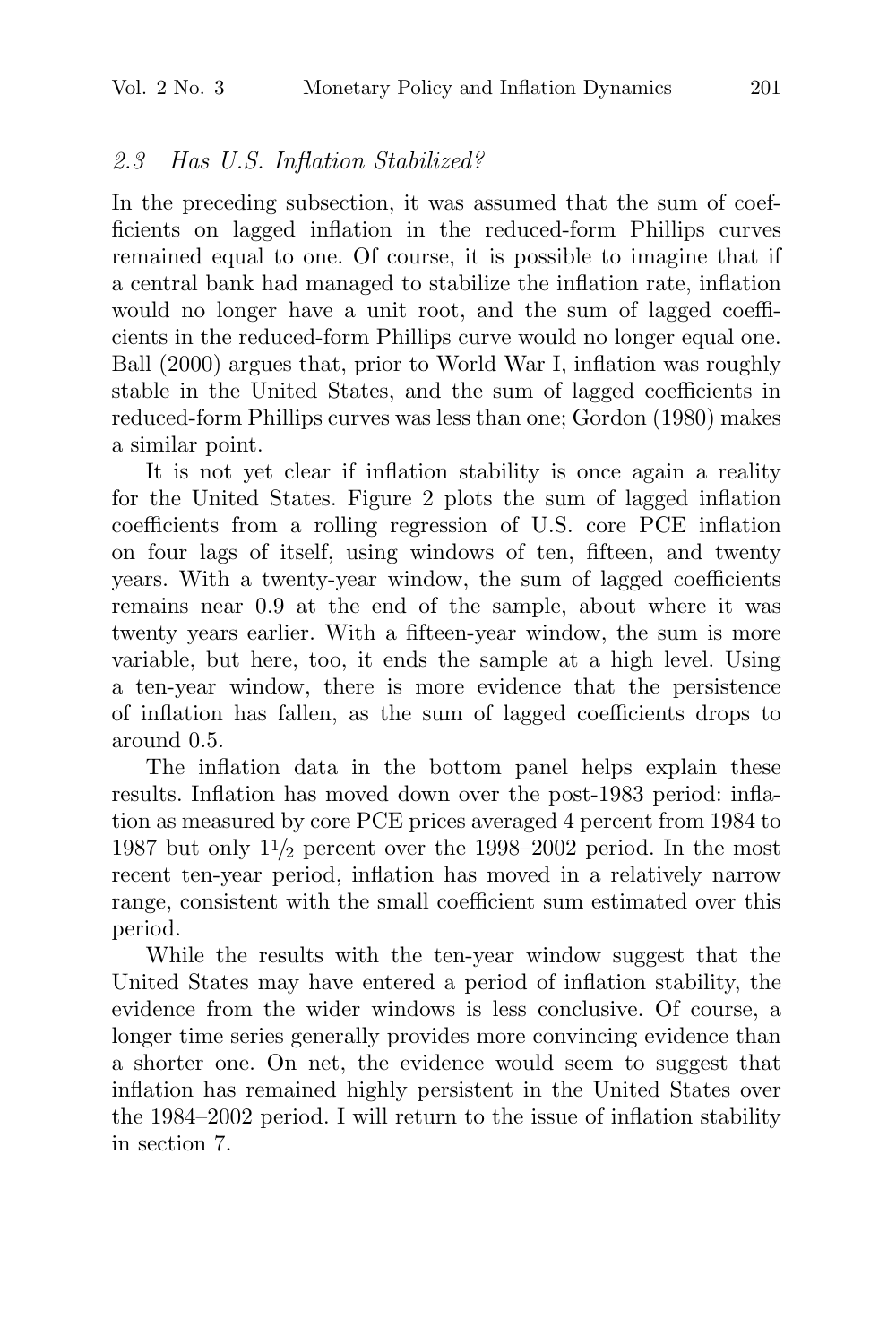## Figure 2. Has Inflation Stabilized?



#### Rolling Regression Results: Sum of Four Own-lag Coefficients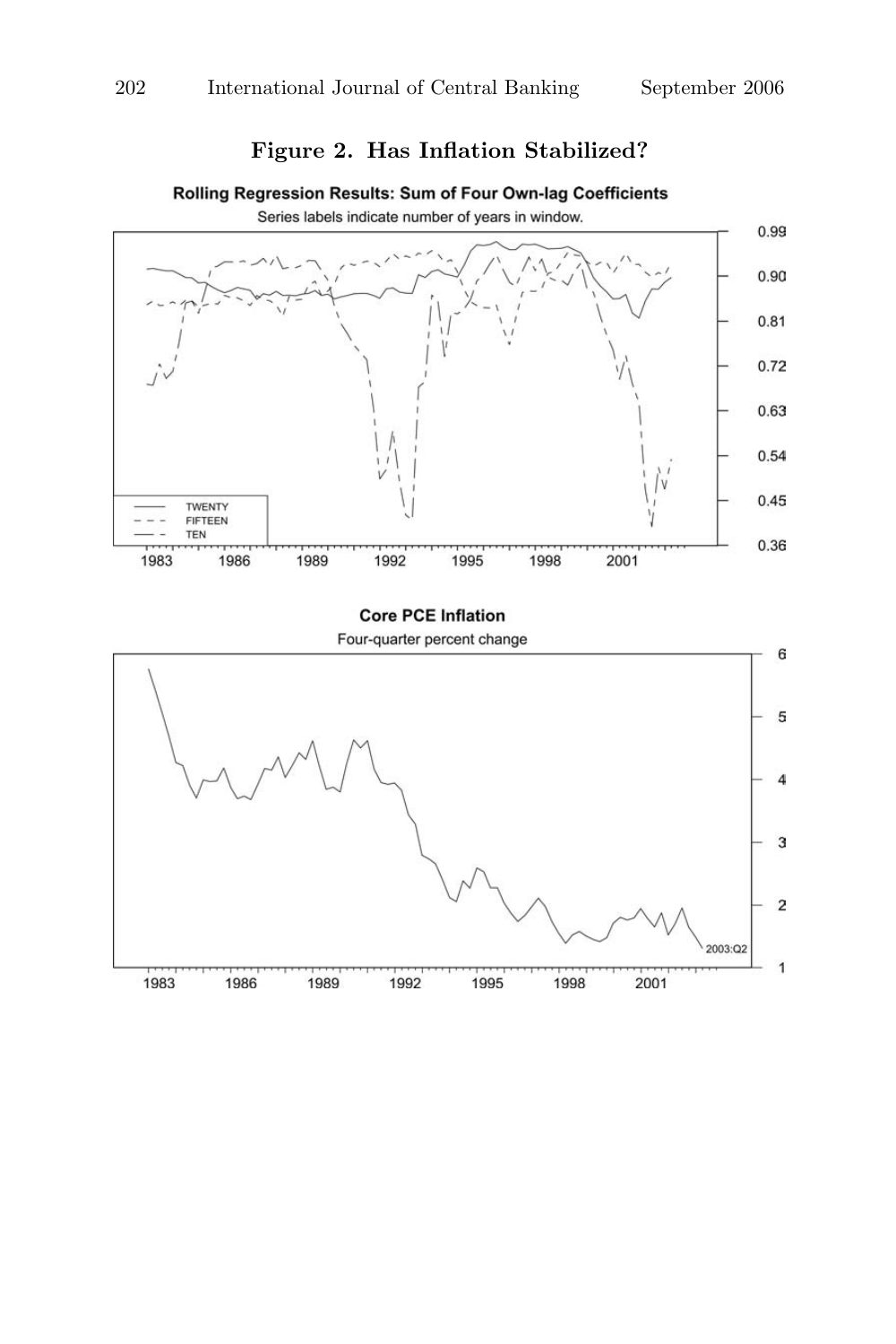#### 3. Changing Monetary Policy

#### 3.1 Changes in the Reaction Function

One way to characterize the implementation of monetary policy is with a "dynamic Taylor rule" of the form:

$$
ff_t = \rho ff_{t-1} + (1 - \rho)\{r^* + (p_t - p_{t-4}) + \alpha \ xgap_t + \beta[(p_t - p_{t-4}) - \pi_t^*]\} + \epsilon_t,
$$
\n(3)

where  $f\!f$  is the federal funds rate,  $r^*$  is the equilibrium real interest rate,  $(p_t - p_{t-4})$  is the four-quarter inflation rate, xgap is the GDP gap, and  $\pi^*$  is the target inflation rate. A number of studies have found that such a rule characterizes monetary policy after 1983 quite well. Among others, these studies include Clarida, Galí, and Gertler (CGG, 2000) and English, Nelson, and Sack (ENS, 2003).

While the dynamic Taylor rule appears to be a good characterization of policy over the past two decades, its performance prior to 1980 is less impressive. For example, CGG find, in a similar model, very small estimates of the inflation parameter  $\beta$ —indeed, their point estimates put  $\beta$  at less than zero over the 1960–79 period. In this case, real interest rates will fail to rise when inflation is above target, which, as CGG discuss, can lead to an unstable inflation rate.

CGG emphasize the increase in the value of  $\beta$  as indicating an important shift in monetary policy in the early 1980s. They also provide evidence that policy has become more responsive to output fluctuations, reporting a large increase in  $\alpha$ . Taylor (1999) and Stock and Watson (2002) also find a large increase in the coefficient on output in a similar monetary policy rule.

Table 4 summarizes the assumptions about monetary policy coefficients used in the simulations below. One set of parameters labeled "aggressive"—is similar to the estimates of ENS for recent U.S. monetary policy. In the less-aggressive policy settings, the response to output is assumed to be half that in the aggressive setting, while the response to inflation is intended to be a minimal response that is consistent with stability.<sup>5</sup>

<sup>&</sup>lt;sup>5</sup>The "least" aggressive policy in column 1 is the base case; the "less" aggressive alternative in column 2 is used in cases where the policy in column 1 leads to numerical solution problems.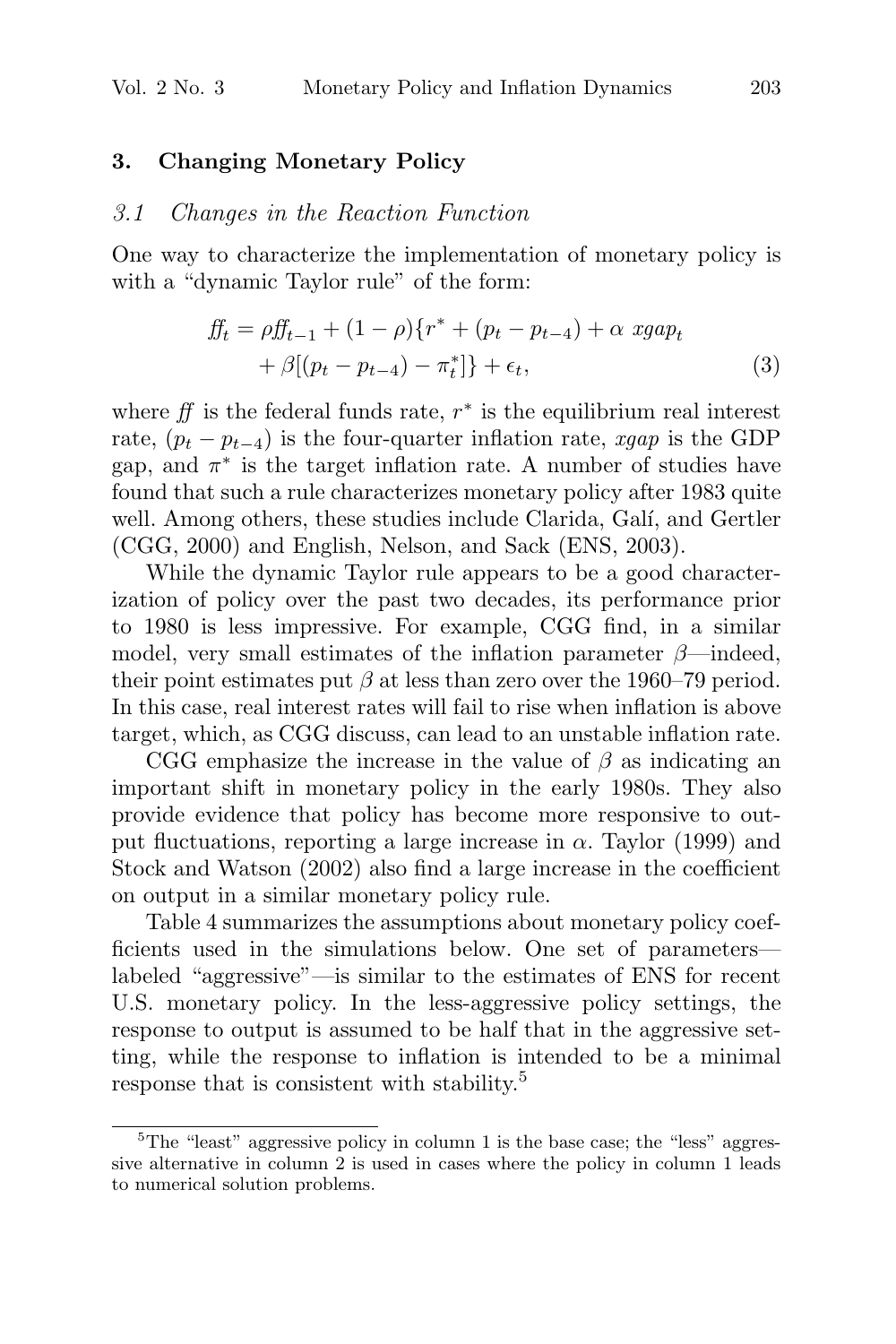|          | Least Aggressive<br>Policy | Less-Aggressive<br>Policy | Aggressive<br>Policy |
|----------|----------------------------|---------------------------|----------------------|
|          | 0.7                        | 0.7                       | 0.7                  |
| $\alpha$ | 0.5                        | 0.5                       | 1.0                  |
|          | 0.0001                     | 0.1                       | 0.5                  |

Table 4. Alternative Monetary Policy Rules

The reaction function in equation (3) includes an error term. One interpretation of such "shocks to monetary policy" is that they constitute changes to the objectives of monetary policy that are not fully captured by a simple econometric specification. Such an interpretation is perhaps most straightforward in a setting in which the long-run inflation objective of the central bank is not firmly established, as may have been the case for the United States in the pre-1980 period. In such a context, shocks to the reaction function could correspond to changes in the inflation target. Another interpretation—that the shocks represent errors in the estimation of the right-hand-side variables of the model—will be taken up shortly.

Table 5 presents some evidence that the variability of the error term in the reaction function has fallen. The first column presents the unconditional standard deviation of the change in the quarterly average funds rate, which falls by between 40 percent and 55 percent, depending on the early reference period. The second column reports the standard error of the residuals from simple reduced-form models of the funds rate, in which the funds rate is regressed on four lags

|                   | Change in<br><b>Funds Rate</b> | Residuals<br>from Reduced-<br>Form Model |
|-------------------|--------------------------------|------------------------------------------|
| $1984:Q1-2002:Q4$ | .56                            | .38                                      |
| 1960:Q1-1983:Q4   | 1.27                           | 1.16                                     |
| 1960:Q1-1979:Q4   | .92                            | .70                                      |

Table 5. Volatility of the Federal Funds Rate (Standard Deviations, Percentage Points)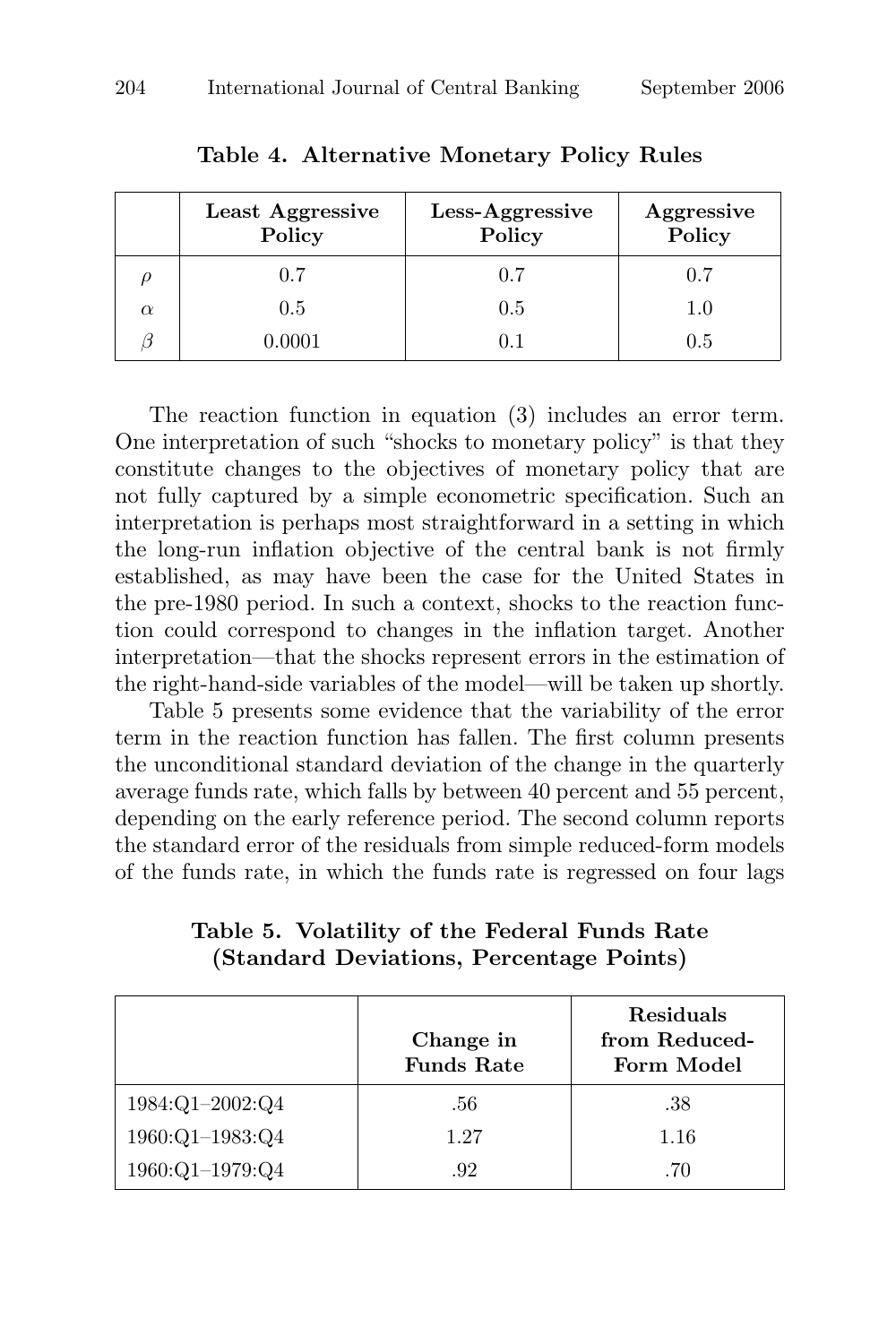of itself, the current value and four lags of the FRB/US output gap, and the current value and four lags of quarterly core PCE inflation. This residual is considerably less variable in the post-1983 period, with the standard deviation falling by between 45 percent and 67 percent. In the simulations in sections 5 and 6, I will consider a reduction in the standard deviation of the shock to a monetarypolicy reaction function like equation (3) of a bit more than half, from 1.0 to 0.47.

## 3.2 Improvements in Output Gap Estimation

As noted in the introduction, Orphanides et al. (2000) have suggested a specific interpretation for the error term—namely, that it reflects measurement error in the output gap. In particular, suppose that the monetary authorities operate under the reaction function:

$$
ff_t = \rho ff_{t-1} + (1 - \rho)\{r^* + (p_t - p_{t-4})
$$
  
+  $\alpha(xgap_t + noise_t) + \beta[(p_t - p_{t-4}) - \pi_t^*]\},$  (4)

where,

$$
noise_t = \phi \ noise_{t-1} + \epsilon_t. \tag{5}
$$

Here, *noise* has the interpretation of measurement error in the output gap. Orphanides et al. (2000) estimate the time-series process for ex post errors in the output gap by comparing real-time estimates of the output gap with the best available estimates at the end of their sample. They find that there was an important shift in the time-series properties of the measurement error in the output gap. In particular, for the period 1980–94, the serial correlation of output gap mismeasurement is 0.84, considerably smaller than the 0.96 serial correlation they find when they extend their sample back to 1966.<sup>6</sup>

<sup>&</sup>lt;sup>6</sup>It is reasonable to suppose that recent revisions to potential output will be smaller than revisions in the more-distant past, owing simply to the passage of time: estimates in the middle of the sample will be more accurate because future data as well as past data can be used to inform the estimate. To get some notion of the potential importance of this effect, I ran a Monte Carlo experiment on a Kalman-filter model of trend output. I found that the reduction in revisions at the end of the sample was much smaller than what Orphanides et al. (2000) document. Hence, the reduction in revisions in Orphanides et al. appears too large to be explained by the simple passage of time.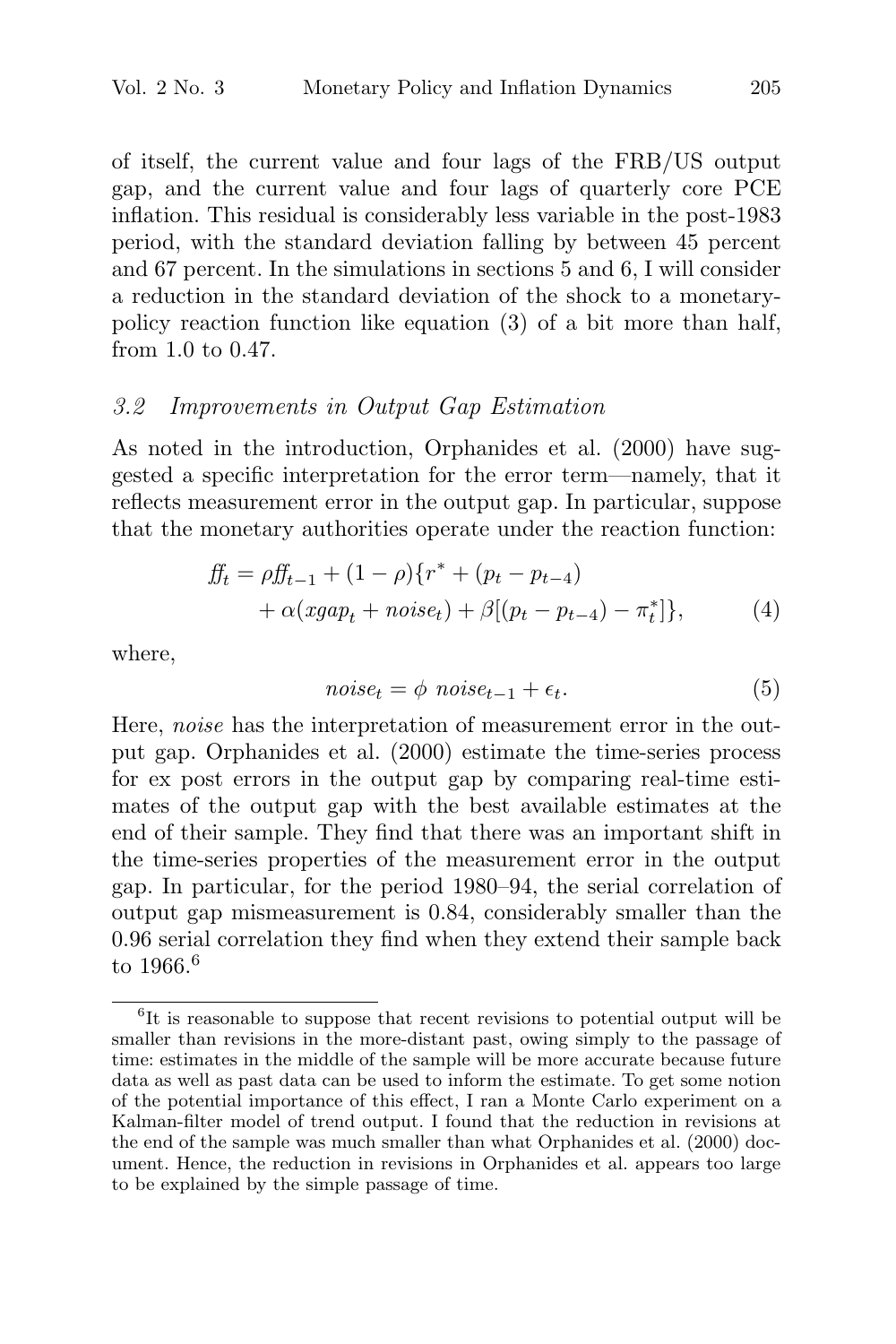The later period examined by Orphanides et al.—1980–1994—is earlier than the post-1983 period that has been characterized by reduced volatility and reduced responsiveness of inflation to the unemployment rate. It would thus be of interest to have an estimate of such errors for a more-recent period. The paper by English, Nelson, and Sack (2003) suggests an indirect method of obtaining such an estimate. They estimate a monetary-policy reaction function similar to equation (3), but with a serially correlated error term. When estimated using current-vintage data, such a model can be given an interpretation in terms of the reaction function with noisy output gap measurement in equations (4) and (5). This can be seen by rewriting equation (4) as

$$
ff_t = \rho ff_{t-1} + (1 - \rho)\{r^* + (p_t - p_{t-4})
$$
  
+  $\alpha \, xgap_t + \beta[(p_t - p_{t-4}) - \pi_t^*]\} + u_t,$  (6)

where  $u_t \equiv \alpha(1-\rho)$  noise<sub>t</sub>, and is thus an AR(1) error process because, as noted in equation (5),  $noise_t$  is an AR(1) process.

The results of ENS suggest that the noise process had a root of 0.7 over the 1987–2001 period. Estimates of a model similar to theirs suggest that the standard deviation of the shock to the noise process was 1.2 percentage points—about the same as Orphanides et al. (2000) found for both their overall and post-1979 samples.<sup>7</sup>

The preceding discussion suggests two extreme noise processes the "worst-case" process identified by Orphanides et al. (2000), with a serial correlation parameter of 0.96, and the process implicit in the serial correlation process of the error term from a reaction function estimated with recent data, where  $\phi = 0.70$ . I will also consider an intermediate case, with  $\phi = 0.92$ , which can be thought of as a lessextreme version of the Orphanides et al. worst case. Because there is little evidence for a shift in the standard deviation of the shock to the noise process, I assume the same value for all three processes, 1.10. These assumptions are summarized in table 6.

<sup>&</sup>lt;sup>7</sup>The standard errors of the shocks to the estimated processes were similar in the two samples of Orphanides et al.: 1.09 and 0.97 percentage points in the longer and shorter samples, respectively.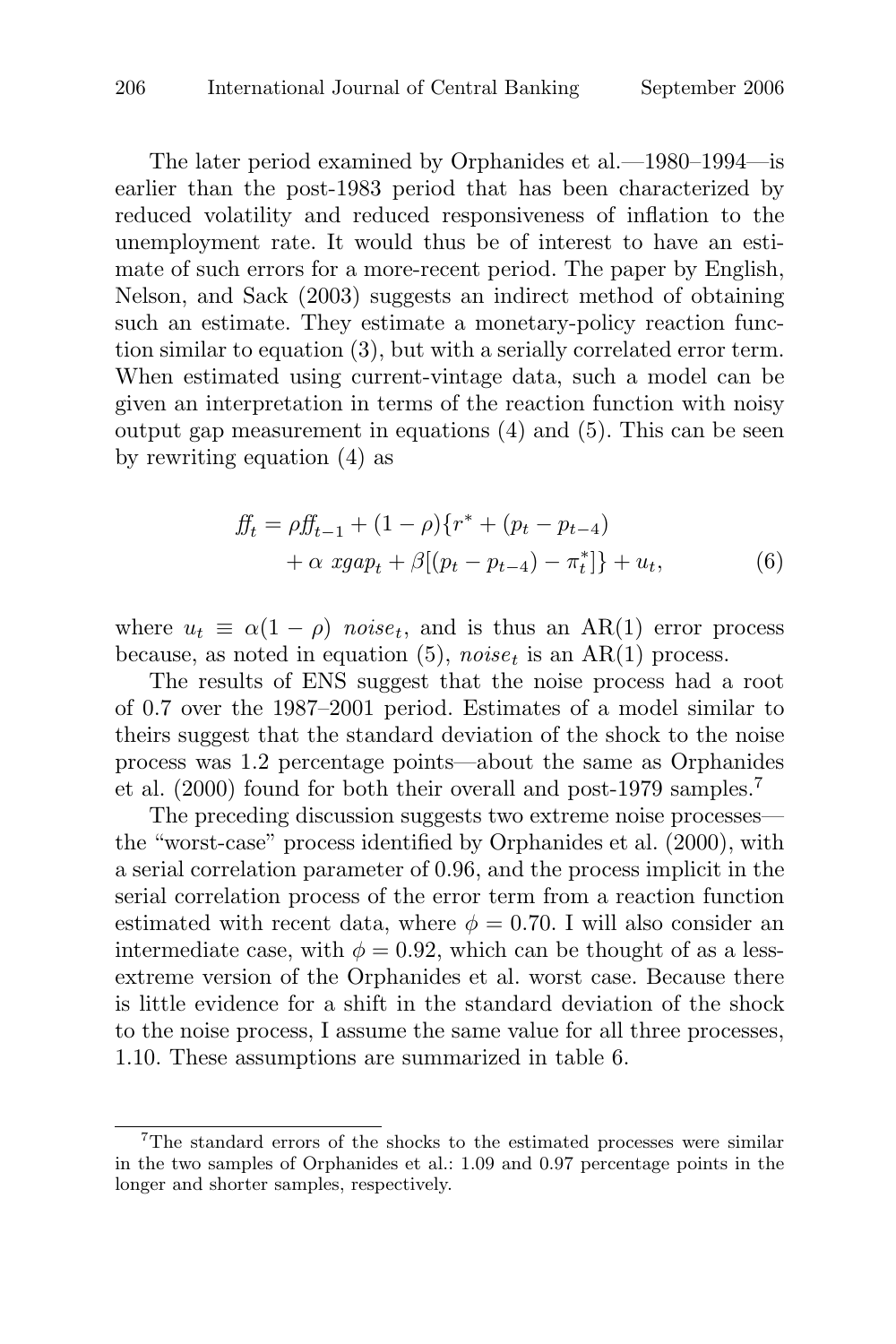|              | Serial<br>Correlation<br>Φ | Impact<br><b>Standard</b><br>Deviation | Unconditional<br>Standard<br>Deviation |
|--------------|----------------------------|----------------------------------------|----------------------------------------|
| Worst Case   | .96                        | 1.1                                    | 3.9                                    |
| Intermediate | .92                        | 1.1                                    | 2.8                                    |
| Recent Past  | .70                        | 1.1                                    | 1.5                                    |

#### Table 6. Alternative Assumptions about Gap Estimation Errors (Standard Deviations, Percentage Points)

## 3.3 Specification of the Inflation Target

As discussed in section 2.3, movements in inflation appear to have remained persistent in the 1983–2002 period. One reason for such persistence may be that the implicit inflation objective varied over this period. A specification that allows for inflation objectives to drift in response to actual events is

$$
\pi_t^* = \mu \pi_{t-1}^* + (1 - \mu) \Delta p_t,\tag{7}
$$

where, as before,  $\Delta p_t$  represents annualized inflation. In equation (7), a fixed inflation target can be specified by setting  $\mu = 1$ . If  $\mu$  < 1, however, then the inflation target will be affected by past inflation experience, and inflation will possess a unit root. In most of the simulations that follow, I assume  $\mu = 0.9$ . In simulations of the FRB/US model, this value of  $\mu$  allows the model to capture the historical relationship between economic slack and persistent changes in inflation. The results are not greatly affected by small changes in this parameter.

#### 4. Models

I examine the implications of changes in the conduct of monetary policy for output and inflation variability using two models. One is a variant of the three-equation macroeconomic model that has been used in many recent analyses of monetary policy (see, for example, Fuhrer and Moore 1995; Rotemberg and Woodford 1997; Levin, Wieland, and Williams 1999; and Rudebusch 2005). One appeal of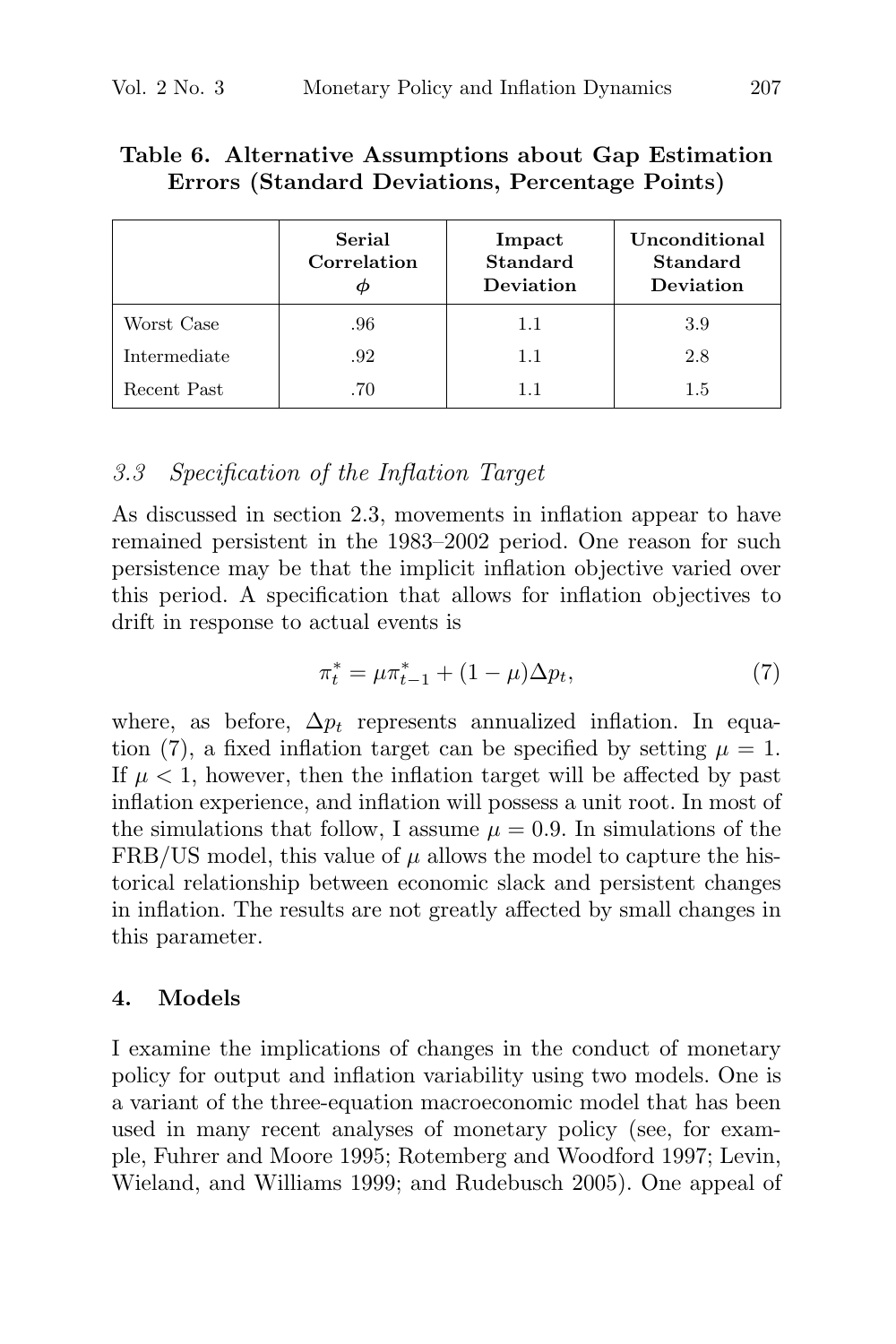the three-equation model is that it can be thought of as including the minimal number of variables needed to model the monetary policy process: the monetary-policy reaction function is combined with equations for its independent variables—inflation and the output gap. In addition, the model's small size makes it straightforward to vary model parameters. The model is described more fully shortly.

The other model I use is the Federal Reserve's large-scale FRB/US model. FRB/US is described in detail in Brayton et al. (1997) and Reifschneider, Tetlow, and Williams (1999). Among the key features of the FRB/US model are the following: the underlying structure is optimization based, decisions of agents depend on explicit expectations of future variables, and the structural parameters of the model are estimated. More-specific features of the model are discussed at the end of this section.

In both the three-equation model and FRB/US, economic agents are assumed to be at least somewhat forward looking, and they form model-consistent expectations of future outcomes. As a consequence, their expectations will be functions of the monetary policy rule in the model. In this way, these models are—at least to some extent robust to the Lucas critique, which argues that agents' expectations should change when the policy environment changes.

In addition to the monetary-policy reaction function described in section 3, the three-equation model also includes a New Keynesian Phillips curve and a simple "IS curve" that relates the current output gap to its lagged level and to the real short-term interest rate. The New Keynesian Phillips curve is

$$
\Delta p_t = E_t \Delta p_{t+1} + \kappa \ xgap_t + \eta_t,\tag{8}
$$

where  $\eta_t$  is an error term representing shocks to inflation. The microeconomic underpinnings of such a model are discussed in various places—see, for example, Roberts (1995). Because equation (8) can be thought of as having an explicit structural interpretation, it will be referred to as the "structural Phillips curve," in contrast to "reduced-form Phillips curves" such as equations (1) and (2).

One shortcoming of the New Keynesian Phillips curve under rational expectations is that it does a poor job of fitting some key macroeconomic facts (Fuhrer and Moore 1995). A number of suggestions have been made for addressing its empirical shortcomings.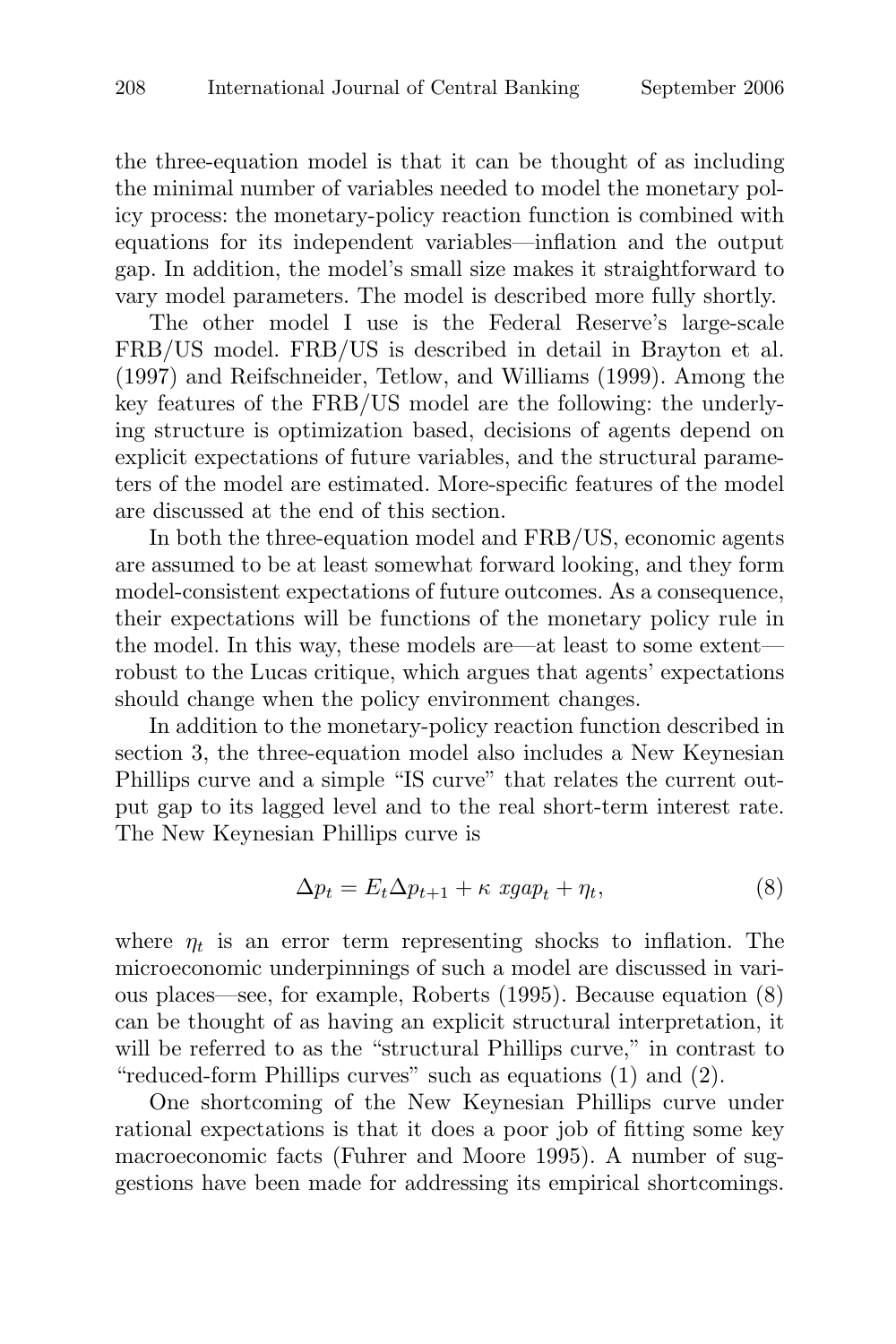Some recent work has focused on the possibility that inflation expectations are less than perfectly rational (Mankiw and Reis 2002). One way of specifying inflation expectations that are less than perfectly rational is

$$
E_t \Delta p_{t+1} = \omega M_t \Delta p_{t+1} + (1 - \omega) \Delta p_{t-1},\tag{9}
$$

where the operator M indicates rational or "mathematical" expectations. An interpretation of this specification is that only a fraction  $\omega$  of agents use rational expectations, while the remainder use last period's inflation rate as a simple rule of thumb for forecasting inflation. Substituting equation (9) into equation (8) yields

$$
\Delta p_t = \omega M_t \Delta p_{t+1} + (1 - \omega) \Delta p_{t-1} + \kappa \ xgap_t + \eta_t. \tag{10}
$$

Fuhrer and Moore (1995) and Christiano, Eichenbaum, and Evans (CEE, 2005) provide alternative microeconomic interpretations of equation (10). Fuhrer and Moore assume that agents are concerned with relative real wages. CEE argue that in some periods, agents fully reoptimize their inflation expectations, whereas in others, they simply move their wage or price along with last period's aggregate wage or price inflation. In their model, wages and prices are reset each period and thus are only sticky for a very brief period. The only question is how much information is used in changing those wages and prices.

The theoretical models of both Fuhrer and Moore and CEE suggest that  $\omega = 1/2$ . The results of Boivin and Giannoni (forthcoming) provide empirical support for  $\omega = 1/2$ . I will therefore assume  $\omega$  is about  $\frac{1}{2}$  in the simulations below.<sup>8</sup> I discuss other aspects of the calibration choice in section 6.

The IS curve is

$$
xgap_t = \theta_1 xgap_{t-1} + (1 - \theta_1)E_t xgap_{t+1} - \theta_2(r_{t-2} - r^*) + \nu_t, (11)
$$

<sup>&</sup>lt;sup>8</sup>To be precise, I assume  $\omega = 0.475$ . I choose a value slightly less than  $\frac{1}{2}$ because with larger values, the model with an evolving inflation target often proved unstable—technically, it had too many large roots—when expectations formation was strongly forward looking. This result suggests that with an evolving inflation target, stability is affected by the degree of forward-looking behavior. Technical issues aside, this result suggests an alternative reason why the economy may be highly volatile when there is not a firm commitment to an inflation target.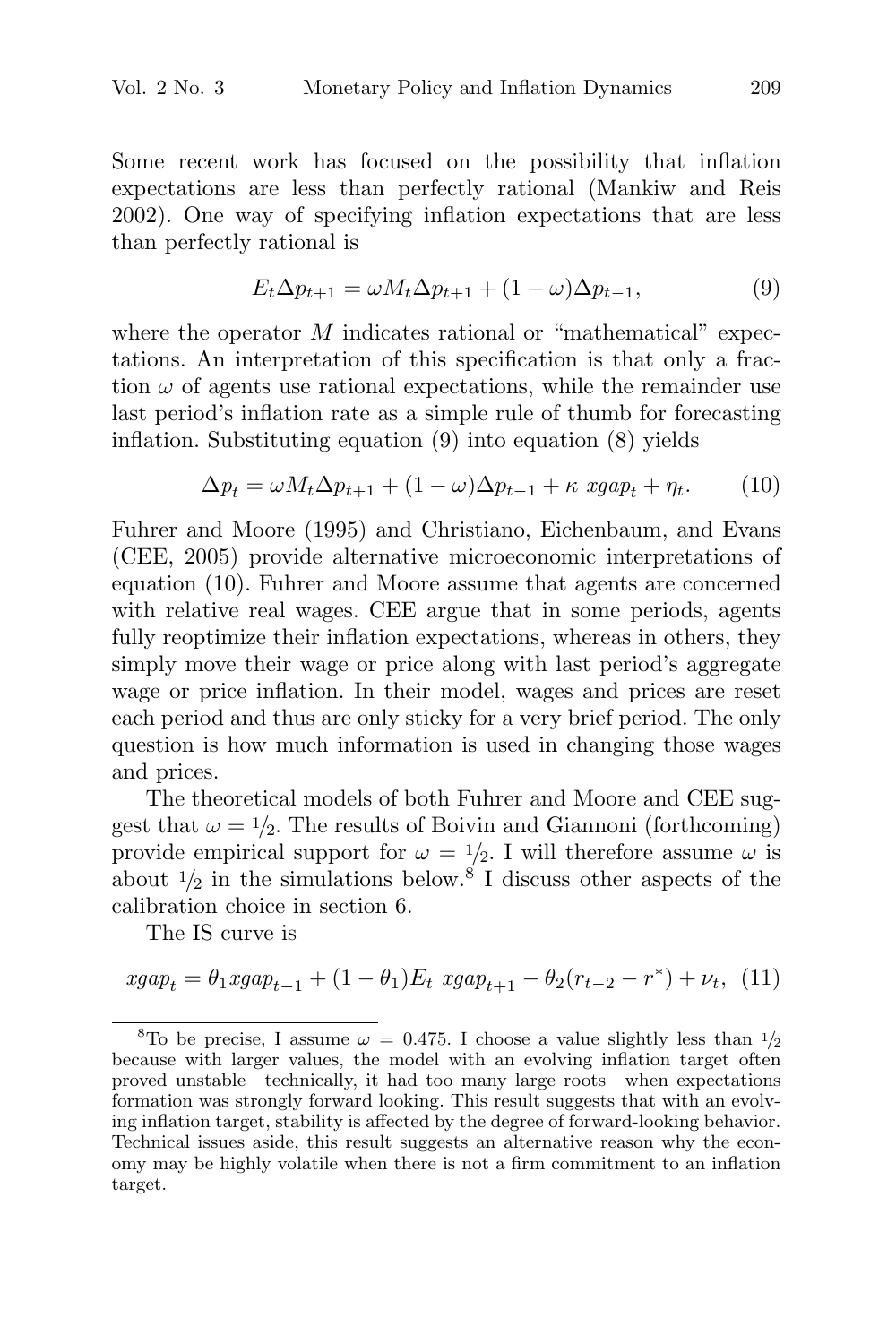where r is the real federal funds rate and  $\nu_t$  is a random shock to aggregate demand. As in equations (3) and (4),  $r^*$  is the equilibrium real federal funds rate, which is assumed to be constant. One way to interpret the equation's error term,  $\nu_t$ , however, is as a variation in  $r^*$ . Rotemberg and Woodford (1997) discuss how an IS curve with  $\theta_1 = 0$  can be derived from household optimizing behavior. Amato and Laubach (2004) show how habit persistence can lead to a specification with lagged as well as future output. These papers also show how the equilibrium real interest rate, r ∗ , is related to the underlying preference parameters of households. The lagged effect of interest rates on output can be justified by planning lags; Rotemberg and Woodford (1997) assume a similar lag. Again, details of the calibration are provided in section 6.

Stock and Watson (2002) also examine the effects of changes in monetary policy using a small macroeconomic model. Their model also has a reduced-form output equation, a model of inflation with explicitly forward-looking elements, and a monetary-policy reaction function; in addition, they include an equation for commodity prices. While Stock and Watson's model includes several explicitly calibrated parameters, it also includes a number of lag variables for which parameters are not reported, making a close comparison of the models difficult.

The three-equation model is limited in the detail it can provide. For example, it is specified in terms of the output gap rather than overall output. Thus, for this model, only the variability of the output gap, and not output growth as well, can be reported. The more-elaborate FRB/US model includes estimates of output growth as well as output gap, which will facilitate comparisons with earlier work that only reports results for output growth. Also, in the three-equation model, inflation is a function directly of the output gap, whereas in most structural models, prices should be related to marginal cost. As discussed in Brayton et al. (1997), however, in the FRB/US model, inflation is modeled as ultimately moving with marginal cost, subject to adjustment costs. Finally, the threeequation model cannot show the implications of a shock to trend productivity; the only supply shock in the model is the shock to the Phillips curve. In the current version of the FRB/US model, multifactor productivity is explicitly modeled as a stochastic trend. Hence,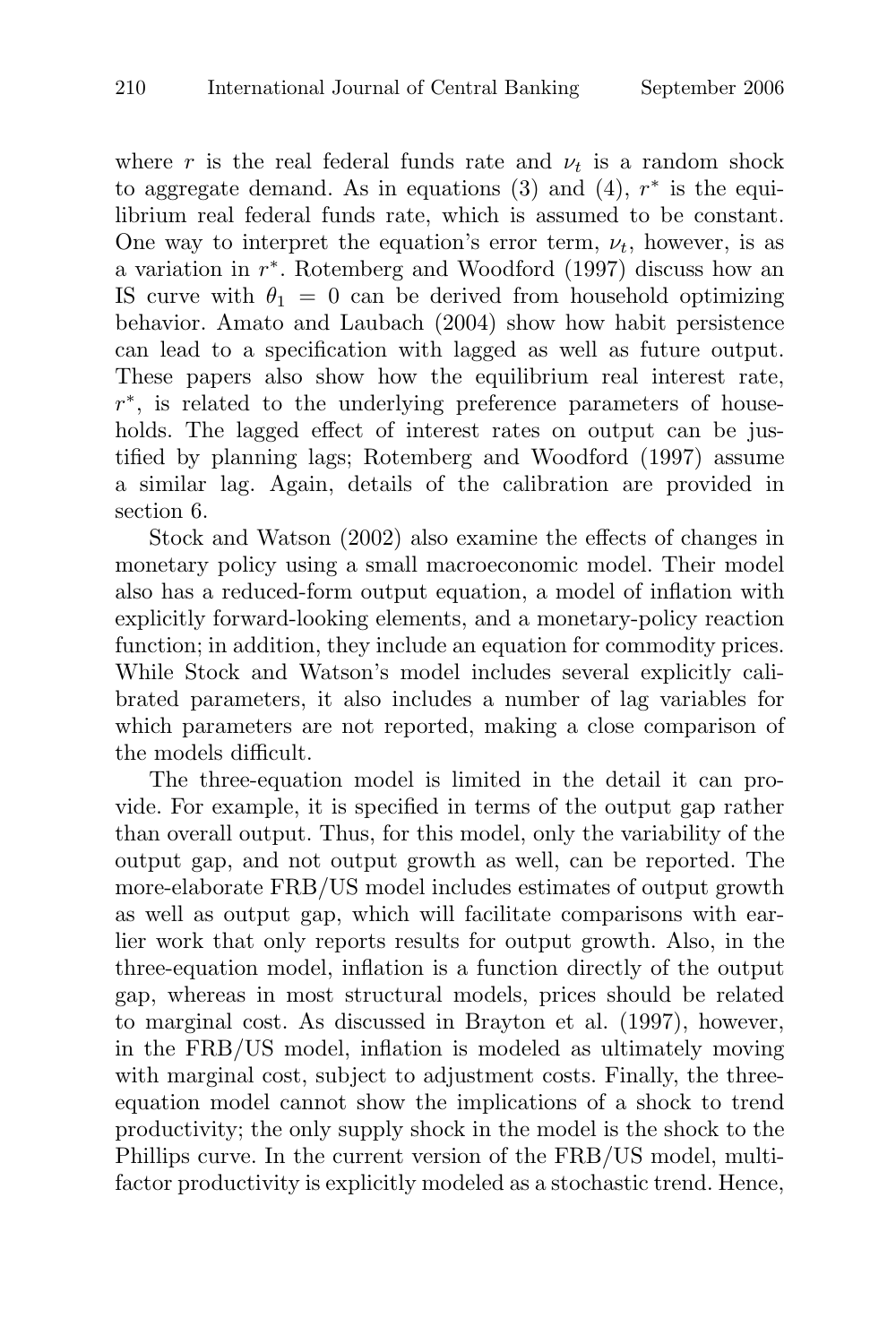the stochastic simulations of the FRB/US model include technology shocks.<sup>9</sup>

#### 5. Impulse Responses

This section examines how the output and inflation effects of shocks to the model economy change under different monetary policies. Figure 3 shows the effects of a shock to the IS curve on output and inflation using the three-equation model discussed in the previous section. The top panel shows the effects of the shock under the least aggressive monetary policy, while the bottom panel shows the effects under the aggressive policy. In both panels, the shock initially raises output and inflation. Because the inflation target is affected by past inflation, there is a permanent increase in inflation in both panels. However, under the aggressive policy in the bottom panel, output returns more rapidly to its preshock value, and the long-run increase in inflation is much smaller. Moreover, one to two years after the initial shock, the increase in inflation is notably smaller relative to output, suggesting a smaller reduced-form relationship between these variables under the aggressive policy.

Figure 4 looks at the effects of a reduction in the persistence of output gap estimation errors, holding fixed the responsiveness of monetary policy at the aggressive level. The top panel considers the worst-case estimate for error persistence ( $\phi = 0.96$ ), while the bottom panel shows the recent-past case ( $\phi = 0.7$ ). As can be seen, an initial 1-percentage-point estimation error has much-larger and more-persistent effects on output and inflation in the top panel than in the bottom panel. Moreover, the impact of the shock on inflation over the first couple of years is much larger relative to the impact on inflation in the top panel, again suggesting a larger reduced-form slope.<sup>10</sup>

<sup>9</sup>Footnote 2 contains additional information about the supply side of the FRB/US model.

 $10$ Some notion of how the relationship between output and inflation changes between the top and bottom panels of figures 3 and 4 can be gleaned from changes in the sacrifice ratio, which can be thought of as the integral of the output gap divided by the permanent change in inflation. In figure 3, the sacrifice ratio is 4.6 for the simulation in the top panel and 7.7 in the bottom panel. Hence, under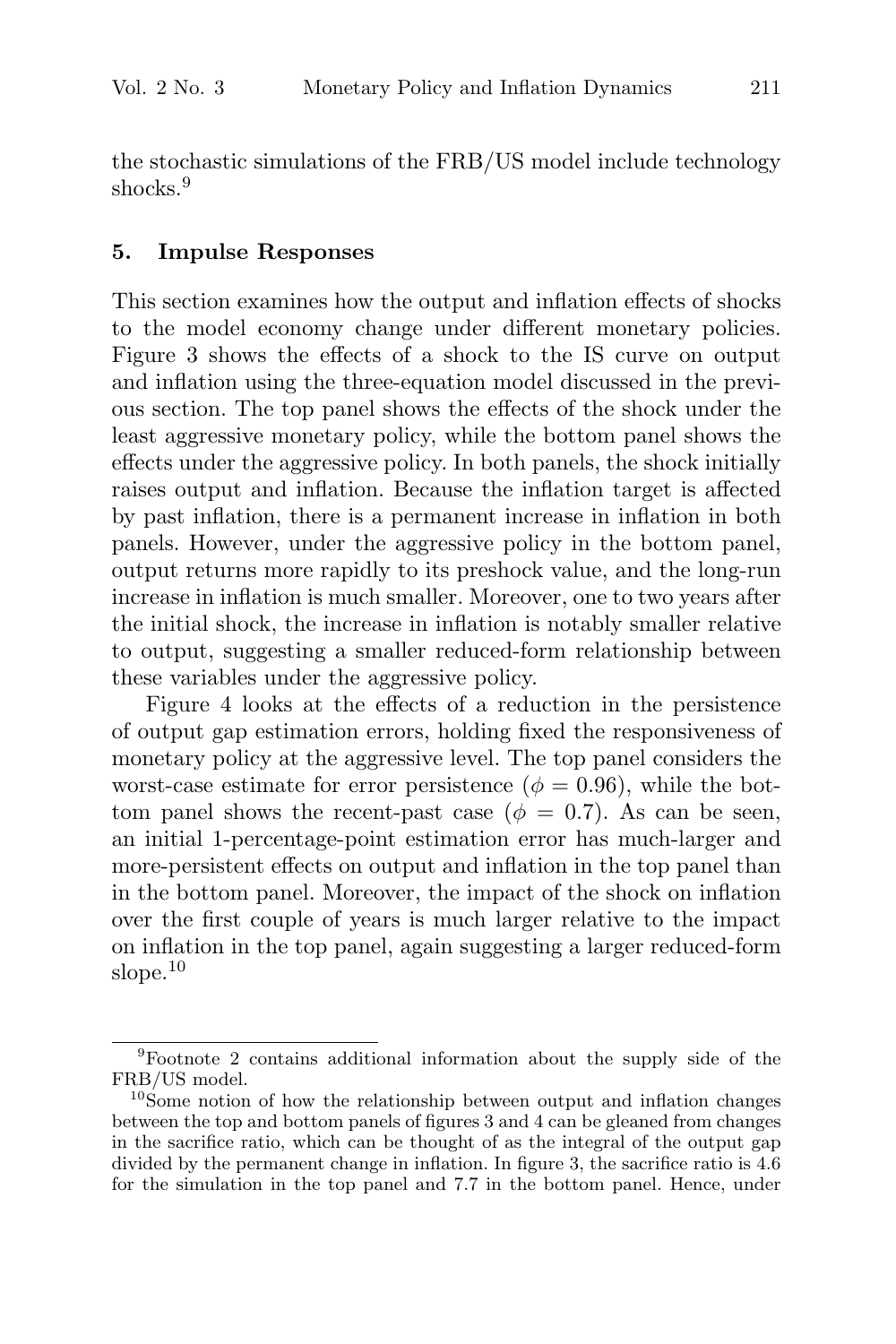## Figure 3. Implications of a More-Aggressive Monetary Policy for the Effects of an IS Shock Three-Equation Model



IS shock under least aggressive policy

the aggressive policy in the bottom panel, any given change in inflation is associated with a larger output gap, consistent with the expectation that an aggressive policy will limit the inflation consequences of any given movement in the output gap. In figure 4, the sacrifice ratio is 3.1 in the top panel and 4.7 in the bottom panel, again consistent with the idea that better monetary policy limits the responsiveness of inflation to output gaps.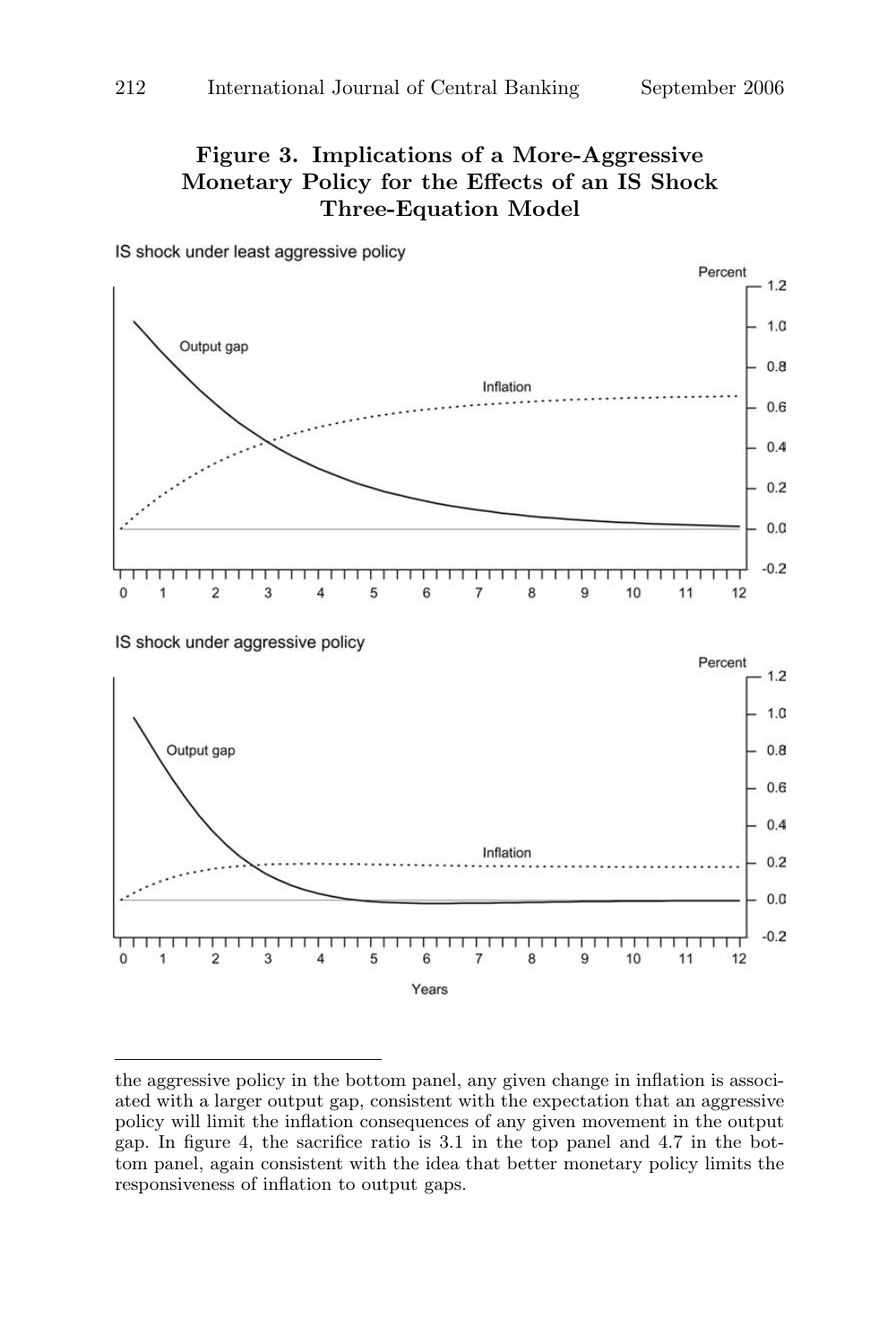## Figure 4. Effects of an Output Gap Estimation Error Three-Equation Model



Highly persistent gap estimation error

Figure 5 shows the effects of a shock to the Phillips curve itself. The two panels once again show the effects of the shock under alternative assumptions about how aggressively monetary policy reacts. Looking first at the top panel, the shock leads to an immediate increase in inflation and, because the inflation target is assumed to be affected by past inflation in this simulation, inflation remains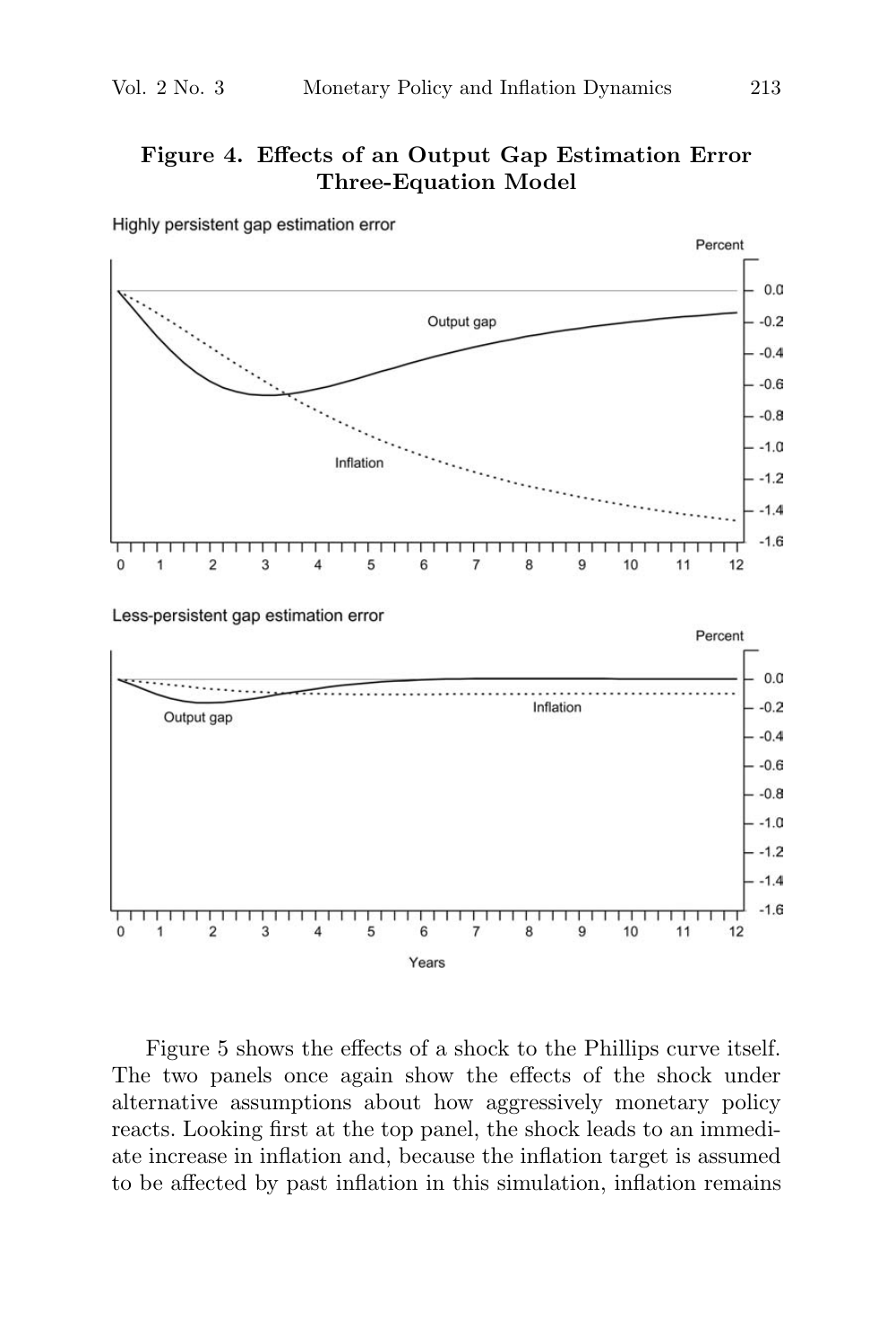## Figure 5. Implications of a More-Aggressive Monetary Policy for the Effects of a Supply Shock Three-Equation Model



Supply shock under least aggressive policy

permanently higher. The output gap rises in this case, as the weak and gradual—response of monetary policy to the higher inflation leads initially to a decline in the real interest rate and thus stimulates aggregate demand. As a result, inflation rises a bit more than in response to the initial shock. Under the aggressive policy in the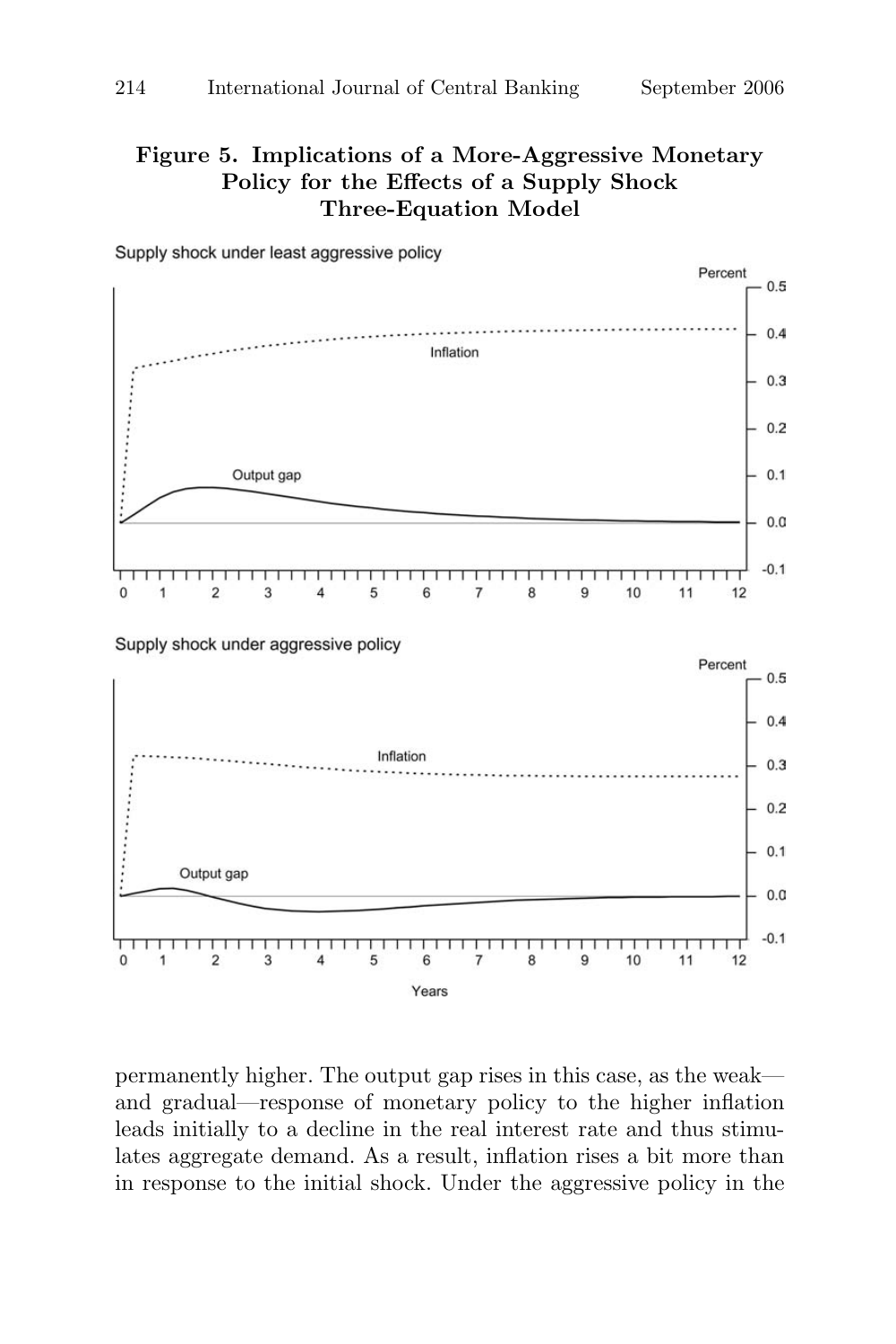bottom panel, however, real interest rates eventually rise relative to baseline, so there is a period of negative output gaps. The eventual increase in inflation is thus smaller than under the least aggressive policy, although, once again, because the inflation target is allowed to be endogenous, inflation is permanently higher.

Of course, the simulations in figures 3 through 5 show only the effects of individual shocks. By contrast, the empirical reduced-form Phillips-curve coefficients such as those discussed in section 2 reflect the effects of all shocks. A convenient way to consider the joint effect of a number of shocks on the reduced-form coefficients is stochastic simulation, the subject of the next section.

#### 6. Stochastic Simulations

#### 6.1 Results with the Three-Equation Model

In this subsection, I use the three-equation model to assess how changes in monetary policy affect volatility and the relationship between inflation and unemployment.

To calibrate the IS curve of the model, I first chose a weight on future output,  $\theta_1$ , of  $\frac{1}{2}$ , similar to the degree of forward looking assumed in the structural Phillips curve discussed above. I then chose the IS-curve slope,  $\theta_2$ , so as to match the effect of an identified monetary policy shock on output in a VAR estimated over the 1960–2002 period, which implied  $\theta_2 = 0.1$ . I chose the slope of the structural Phillips curve and the standard errors of the shocks to the IS and structural Phillips curves so as to approximate the volatility of output, the volatility of inflation, and the slope of the simple reduced-form Phillips curve. This exercise resulted in standard deviations of the IS and Phillips-curve shocks of 0.55 percentage point and 0.17 percentage point, respectively, and a structural Phillips-curve slope of 0.005. Note that the model has been calibrated so that the volatility of the residuals is representative of the low-volatility period for the U.S. economy. The IS and Phillipscurve parameter estimates are in broad agreement with empirical estimates of New Keynesian models, such as Boivin and Giannoni (forthcoming).

To carry out the stochastic simulations, I first solve the model under model-consistent expectations. I then use this solution to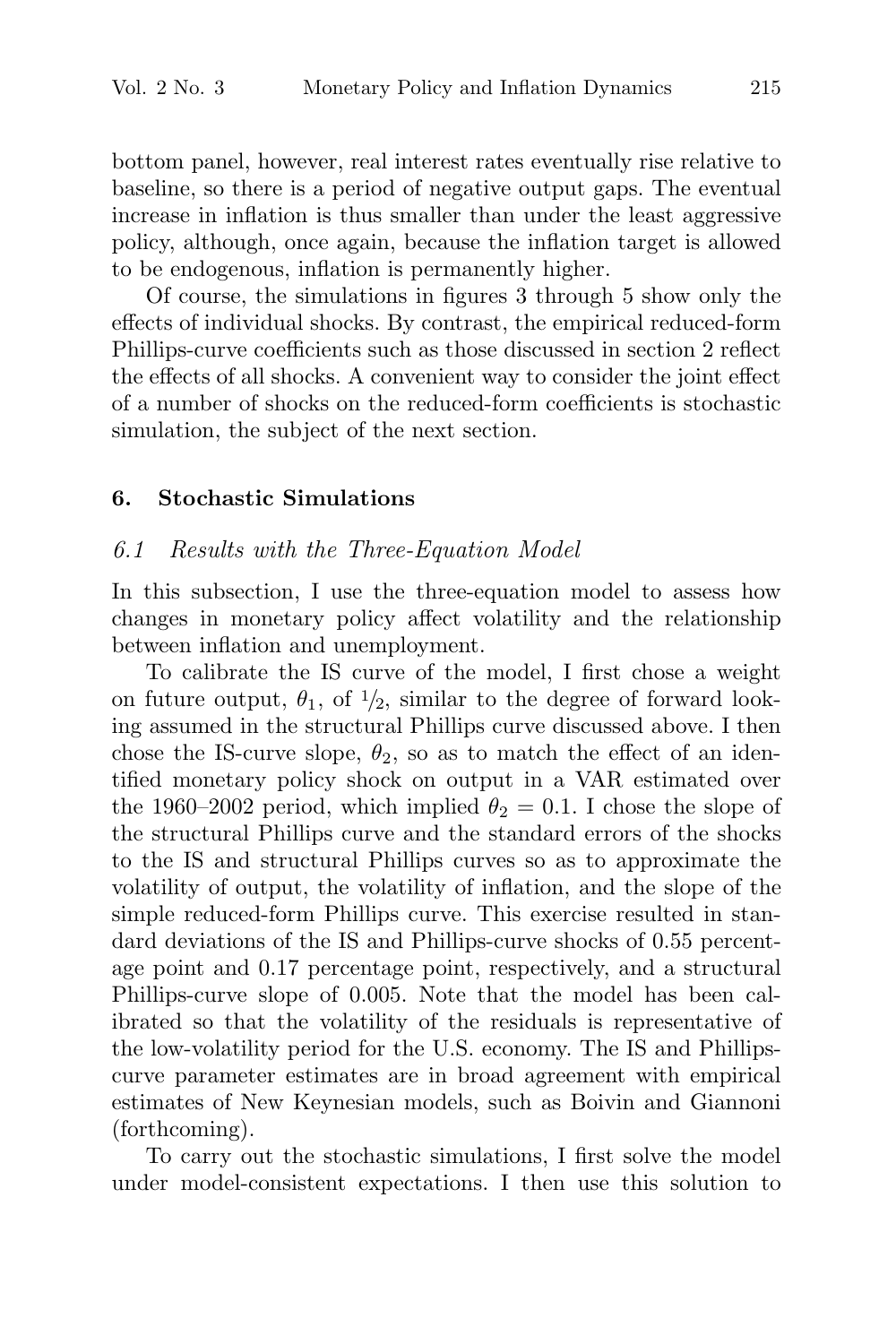generate simulated data by taking random draws from the distribution of the model residuals. For each draw, a time series of 160 quarters is created. To reduce the influence of starting values, the first eighty quarters are discarded, and sample statistics are computed using the last eighty quarters. The shocks are drawn from a normal distribution.

The standard deviation of output growth, the output gap, and inflation are calculated for each draw, and the summary statistics are averaged over the draws. Similarly, the slope of the reduced-form Phillips curve is estimated for each draw. I present the slope coefficients from two models. One is the simple reduced-form Phillips curve of equation (1), modified to use the output gap rather than the unemployment rate:

$$
(p_t - p_{t-4}) - (p_{t-4} - p_{t-8}) = \gamma_0 + \gamma_1 \left( \sum_{i=0,3} \text{sga} p_{t-i} \right) / 4. \tag{12}
$$

Presenting results for this simple model has the advantage that the results are directly comparable to the simple relations illustrated in figure 1; also, the results focus attention (and econometric power) on the slope coefficient. I also consider the slightly more elaborate reduced-form Phillips curve:

$$
\Delta p_t = \gamma_0 + \gamma_1 \ xgap_t + \gamma_2 \Delta p_{t-1} + \gamma_3 \Delta p_{t-2} + \gamma_4 \Delta p_{t-3} + \gamma_5 \Delta p_{t-4}.
$$
 (13)

Equation  $(13)$  is similar to equation  $(2)$  except that, here, the sum of the lagged inflation coefficients is not constrained to sum to one. Estimates of this equation can thus allow for the possibility that the changes in policy under consideration may have reduced the sum of lag coefficients.<sup>11</sup>

In table 7, I consider the effects of changes in the coefficients of the reaction function and changes in the volatility of a simple i.i.d. error term added to the reaction function. These changes in policy are similar to those that Stock and Watson (2002) have considered. I later turn to the possibility that the serial correlation of errors in the measurement of the output gap may have fallen. Initially, to

 $11$ <sup>11</sup>The reported coefficient standard errors for equation (12) are based on the simulated distributions and so are not affected by the serial correlation induced by the overlapping left-hand-side variable.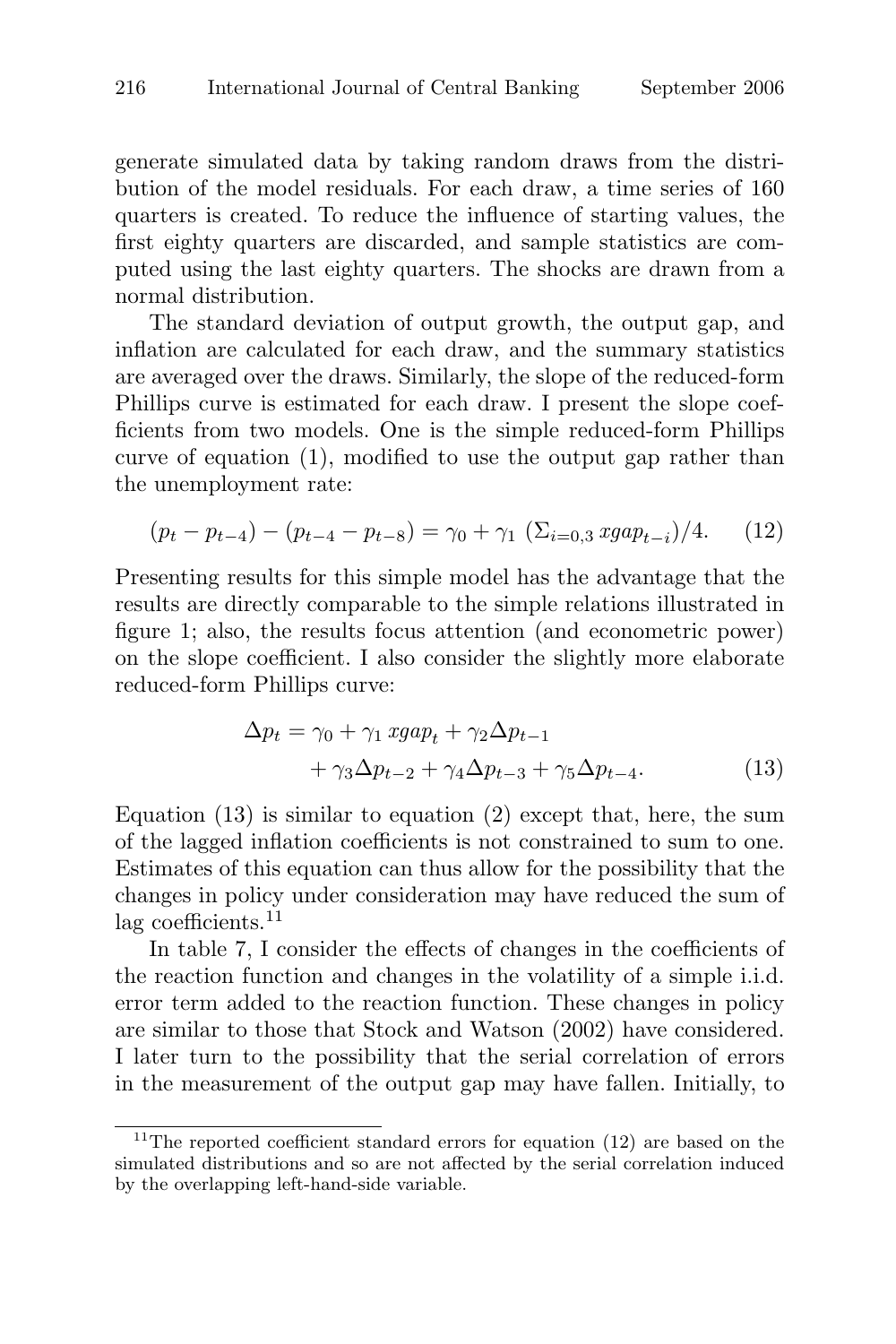|                                                                                                                                                                                           | (1)                                            | (2)                                         | (3)                                          | (4)                                       |
|-------------------------------------------------------------------------------------------------------------------------------------------------------------------------------------------|------------------------------------------------|---------------------------------------------|----------------------------------------------|-------------------------------------------|
| Inflation Target:<br>M-policy Shock:<br>$\alpha$ and $\beta$ :                                                                                                                            | Evolving<br>$S.D. = 1.0$<br>$0.5$ and $0.0001$ | Evolving<br>$S.D. = 1.0$<br>$1.0$ and $0.5$ | Evolving<br>$S.D. = 0.47$<br>$1.0$ and $0.5$ | Fixed<br>$S.D. = 0.47$<br>$1.0$ and $0.5$ |
| <i>Volatility:</i>                                                                                                                                                                        |                                                |                                             |                                              |                                           |
| $S.D.$ $(Gap)$                                                                                                                                                                            | 2.32                                           | 1.82                                        | 1.79                                         | 1.84                                      |
| S.D. (Inflation)                                                                                                                                                                          | 2.36                                           | 1.20                                        | 1.19                                         | 1.02                                      |
| Phillips Curves:                                                                                                                                                                          |                                                |                                             |                                              |                                           |
| Simple; Slope                                                                                                                                                                             | .213                                           | .139                                        | .139                                         | .146                                      |
|                                                                                                                                                                                           | (.073)                                         | (.084)                                      | (.086)                                       | (.085)                                    |
| With Lags; Slope                                                                                                                                                                          | .062                                           | .041                                        | .041                                         | .040                                      |
|                                                                                                                                                                                           | (.024)                                         | (.026)                                      | (.026)                                       | (.026)                                    |
| Sum Lag Coefs.                                                                                                                                                                            | .98                                            | .94                                         | .94                                          | .93                                       |
|                                                                                                                                                                                           | (.03)                                          | (.06)                                       | (.06)                                        | (.06)                                     |
| Inflation,                                                                                                                                                                                | .97                                            | .94                                         | .94                                          | .92                                       |
| Largest Root                                                                                                                                                                              | (.03)                                          | (.05)                                       | (.05)                                        | (.05)                                     |
| Notes: Numbers in parentheses are standard errors.<br>"Sum lag coefs." indicates the sum of the coefficients on lagged<br>inflation.<br>Based on stochastic simulations with 5,000 draws. |                                                |                                             |                                              |                                           |

## Table 7. The Effects of Changes in Monetary Policy on Volatility and the Slope of the Reduced-Form Phillips Curve: Three-Equation Model

isolate the effects of these changes in policy from the possibility that target inflation has become better anchored, I assume that target inflation is updated using equation (7) with a parameter  $\mu = 0.9$ .

Comparing columns 1 and 2 shows the effects of moving to a more-aggressive monetary policy. This policy shift leads to an important reduction in the volatility of both the output gap and inflation: the standard deviation of the gap falls by about onequarter, while the standard deviation of inflation falls by half. The reduction in the volatility of the output gap is at the low end of the range of the historical decline between early and later periods,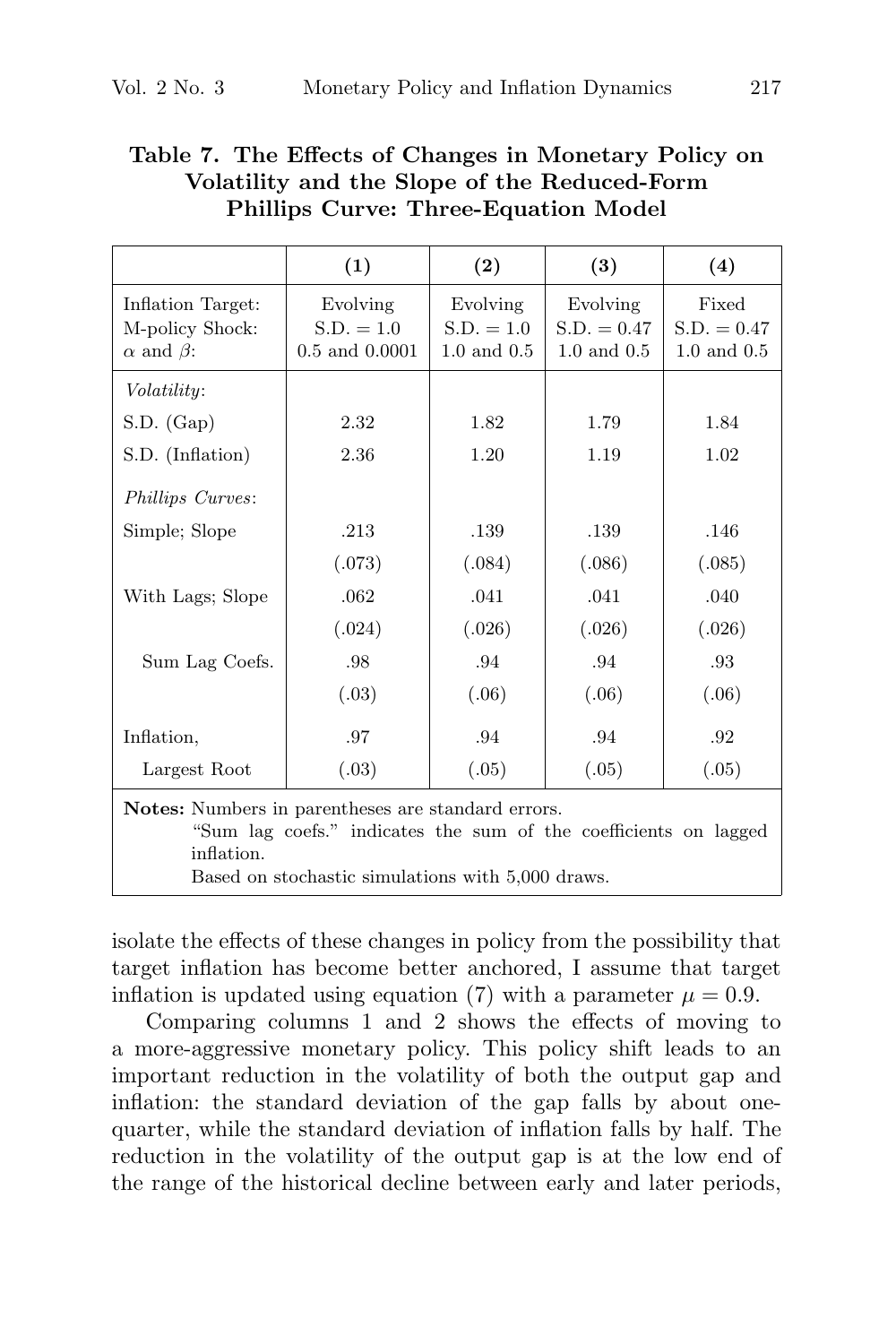while the reduction in inflation volatility is in line with that seen historically.<sup>12</sup>

The slope of the simple reduced-form Phillips curve falls by about one-third, in line with historical reductions in the Phillips-curve slope as measured with the output gap, although somewhat short of the reductions in the coefficient on the unemployment rate. Also, the t-statistic on the slope of the simple Phillips curve falls from 2.9 to 1.6, suggesting that these changes in monetary policy may also have affected the apparent statistical robustness of the simple Phillips-curve relationship. The more-elaborate Phillips curve shows a similar reduction in slope, while the sum of coefficients on lagged inflation remains high.<sup>13</sup>

Column 3 introduces an additional change in monetary policy, a reduction in the volatility of the shock to policy. In this model, this additional change has very little effect on the results: the volatility of the output gap and inflation fall somewhat more, but the estimated Phillips-curve slopes are very similar to those in column 2.

Column 4 looks at the implications of the switch to a fixed inflation target, under the assumption of an aggressive monetary policy and small shocks to the reaction function, as in column 3. This shift in policy has only small effects on the results: the volatility of the output gap actually rises a bit, while that of inflation falls by about 15 percent. The slope of the reduced-form Phillips curve rises a bit. Perhaps surprisingly, the persistence of inflation falls only slightly, and inflation remains highly persistent. In section 7, I return to the question of how the behavior of the economy might change if the central bank were to adopt a strict inflation target.

 $12$ It is worth noting that this improvement in both output and inflation volatility is not at variance with Taylor's (1979) well-known volatility trade-off. Taylor's trade-off described the choice among alternative optimal policies, whereas the policy changes I am examining here represent a shift from policies that are well outside the optimality frontier toward policies that are closer to that frontier.

 $13$ The change in policy between columns 1 and 2 of table 7 involves an increase in the reaction-function coefficients on both the output gap and inflation. If only the coefficient on inflation is increased, there is a sharp reduction in inflation volatility (to a standard deviation of 1.5 percent) but a proportionately smaller reduction in output gap volatility (to a standard deviation of 2.1 percent). The slope of the simple reduced-form Phillips curve falls to 0.173, near the midpoint of the estimates shown in columns 1 and 2, suggesting that both elements of the more-aggressive policy contribute to the reduction in the Phillips-curve slope.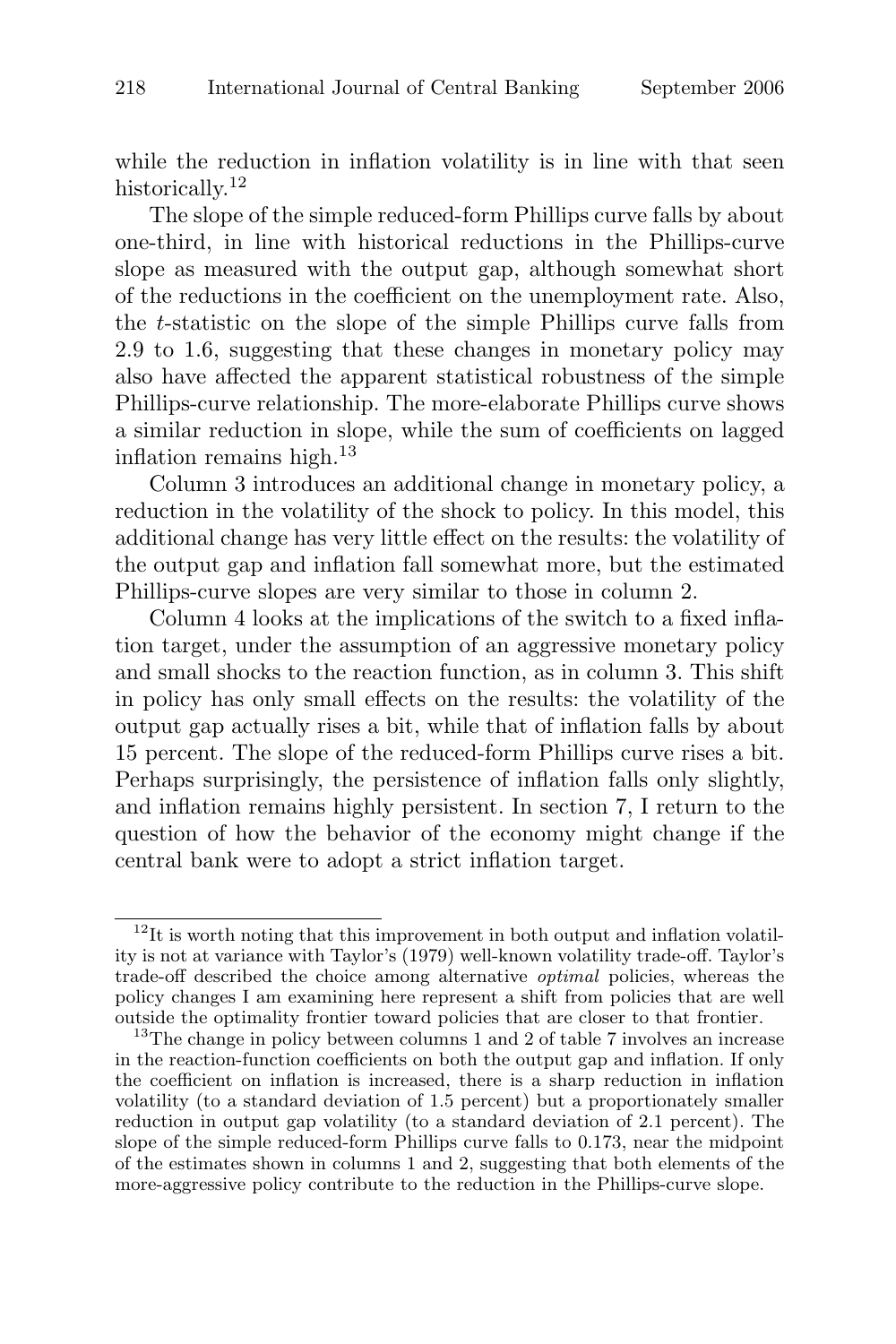## Table 8. The Effects of Changes in the Persistence of Potential Output Errors on Volatility and the Slope of the Reduced-Form Phillips Curve: Three-Equation Model

|                                                                                                                                                                                           | (1)                              | (2)                           | (3)                              | (4)                             | (5)                          |
|-------------------------------------------------------------------------------------------------------------------------------------------------------------------------------------------|----------------------------------|-------------------------------|----------------------------------|---------------------------------|------------------------------|
| Error Persistence:<br>Inflation Target:<br>$\alpha$ and $\beta$ :                                                                                                                         | 0.96<br>Evolving<br>$0.5 \& 0.1$ | 0.96<br>Fixed<br>$1.0 \& 0.5$ | 0.92<br>Evolving<br>$0.5 \& 0.1$ | 0.7<br>Evolving<br>$1.0 \& 0.5$ | 0.7<br>Fixed<br>$1.0 \& 0.5$ |
| <i>Volatility:</i>                                                                                                                                                                        |                                  |                               |                                  |                                 |                              |
| $S.D.$ $(Gap)$                                                                                                                                                                            | 3.51                             | 2.64                          | 2.68                             | 1.82                            | 1.88                         |
| S.D. (Inflation)                                                                                                                                                                          | 6.71                             | 2.37                          | 3.31                             | 1.22                            | 1.05                         |
| Phillips Curves:                                                                                                                                                                          |                                  |                               |                                  |                                 |                              |
| Simple; Slope                                                                                                                                                                             | .289                             | .221                          | .239                             | .145                            | .150                         |
|                                                                                                                                                                                           | (.066)                           | (.068)                        | (.070)                           | (.085)                          | (.082)                       |
| With Lags: Slope                                                                                                                                                                          | .069                             | .059                          | .064                             | .043                            | .043                         |
|                                                                                                                                                                                           | (.024)                           | (.022)                        | (.023)                           | (.026)                          | (.026)                       |
| Sum Lag Coefs.                                                                                                                                                                            | .99                              | .97                           | .98                              | .94                             | .93                          |
|                                                                                                                                                                                           | (.02)                            | (.03)                         | (.03)                            | (.06)                           | (.06)                        |
| Inflation,                                                                                                                                                                                | .99                              | .97                           | .98                              | .94                             | .93                          |
| Largest Root                                                                                                                                                                              | (.02)                            | (.03)                         | (.03)                            | (.05)                           | (.05)                        |
| Notes: Numbers in parentheses are standard errors.<br>"Sum lag coefs." indicates the sum of the coefficients on lagged<br>inflation.<br>Based on stochastic simulations with 5,000 draws. |                                  |                               |                                  |                                 |                              |

Table 8 considers the model with persistent gap errors, along the lines suggested by Orphanides et al. (2000). Column 1 shows Orphanides et al.'s "worst-case scenario," in which output-gap estimation errors have a quarterly autocorrelation of 0.96. In column 1, a weak response of monetary policy to output and inflation errors is assumed. In this case, the volatility of the output gap is at the high end of historical estimates, while the volatility of inflation is far greater than was the case historically. In columns 2 and 3, I therefore consider two ways of reducing the influence of persistent output gap errors. In column 2, I assume the more-aggressive policy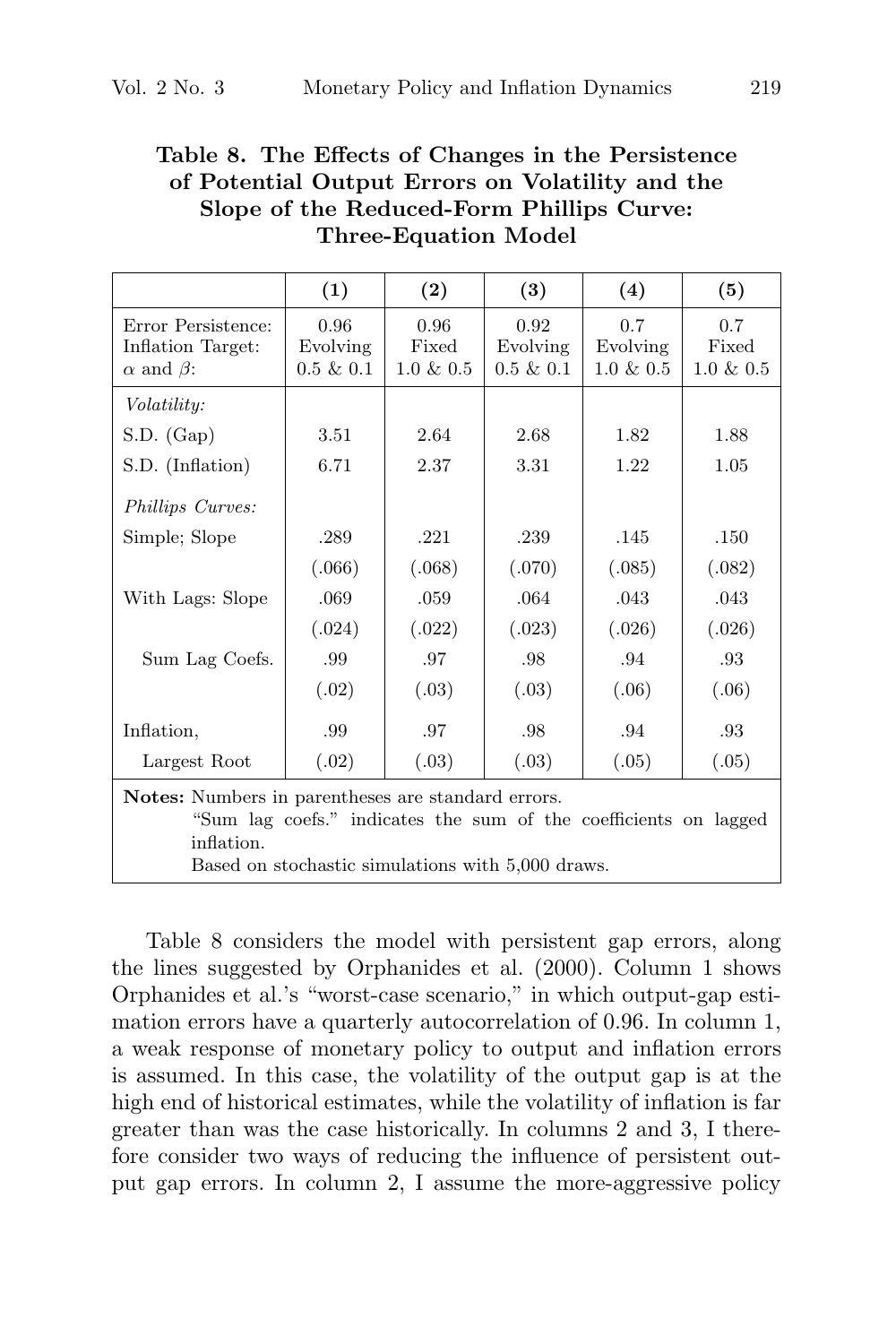reaction-function parameters along with a fixed inflation target.<sup>14</sup> With this policy, the volatility of the output gap is about in line with historical values for the 1960–79 period, and inflation is much closer to the historical range. The slope of the simple reduced-form Phillips curve is just above the historical range. Inflation is highly persistent, with a root of 0.97. These results are consistent with the argument made in Orphanides (2001) that poor estimation of potential output, rather than weak response of monetary policy to output and inflation, was responsible for volatile and persistent inflation in the pre-1984 period.

In column 3, I consider an alternative in which the monetary policy reaction remains weak, but output gap errors are somewhat less persistent than in columns 1 and 2. This adjustment cuts the standard deviation of inflation by more than half, bringing it closer to the range that was seen historically. Both columns 2 and 3 provide plausible candidate characterizations of the high-volatility period.

Column 4 considers the implications of a reduction in the persistence of the shock to the reaction function, so that  $\phi = 0.7$ , under the assumption of an aggressive monetary policy. As can be seen by comparing column 4 with column 2, reducing the persistence of the shock to the reaction function while holding the parameters of the reaction function fixed has important effects on the volatility of output and the slope of the Phillips curve. The standard deviation of the output gap falls by 30 percent, and the volatility of inflation falls by almost half. The slope of the simple Phillips curve falls by about one-third. As in table 7, there is a marked reduction in the statistical significance of the Phillips-curve slope, as the t-ratio falls from more than 3 to just 1.7. Inflation remains highly persistent, with an autoregressive root of 0.94.

Comparing column 4 with column 3 gives an alternative view of the change in monetary policy—namely, that it represented a combination of more-aggressive policy and better estimation of potential output. The story on output volatility is about the same as for column 2. The reduction in the slope of the simple reduced-form Phillips curve is greater in this case, at around one-half.

<sup>14</sup>A fixed inflation target is assumed because of numerical problems with the solution under an evolving target. Inflation is nonetheless highly persistent in this case.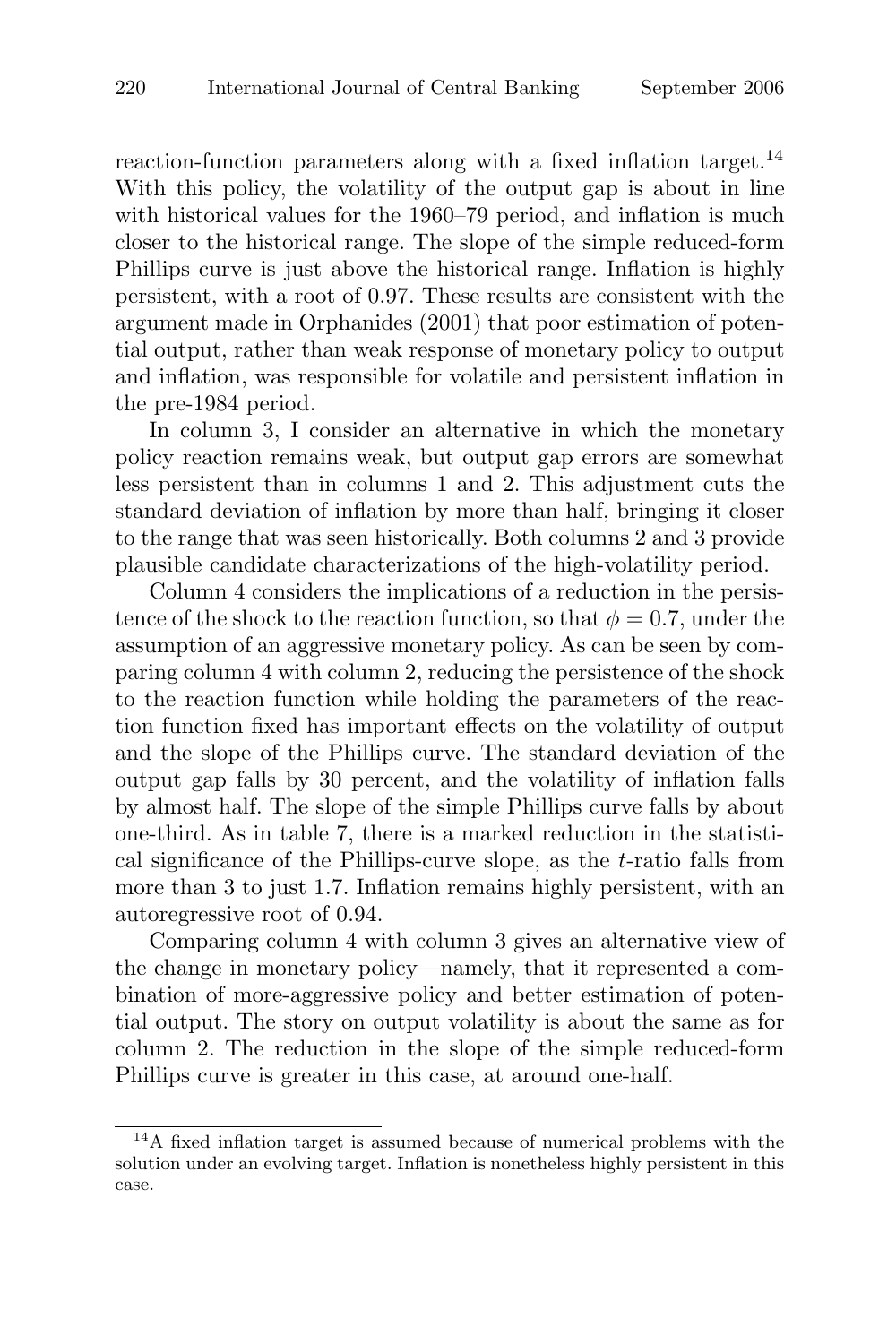The final column of table 8 adds the assumption of a fixed inflation target. The volatility of inflation falls somewhat further, while that of the output gap rises a bit. Estimates of the slope of the Phillips curve are little changed. As in table 7, the adoption of a fixed inflation target has surprisingly little effect on the persistence of inflation in this model.

#### 6.2 Results with FRB/US

In this section, I work with the Federal Reserve's FRB/US model of the U.S. economy. In the simulations, I solve a linearized version of the FRB/US model under model-consistent expectations. The draws for the stochastic simulations are taken from a multivariate normal distribution using the variance-covariance matrix of residuals from the FRB/US model estimated over the 1983–2001 period. Hence, the volatility of the residuals is representative of the low-volatility period for the U.S. economy. Because the FRB/US model includes the unemployment rate, these reduced-form Phillips-curve results are based on this variable, as in equations (1) and (2).

Columns 1, 2, and 3 of table 9 consider the effects of first increasing the parameters of the reaction function and then reducing the volatility of the (not serially correlated) shock to the reaction function. As in table 7, it is primarily the change in the reaction-function parameters that affects the volatility of output; there is only a small further reduction from reducing the volatility of the reactionfunction shock. Between column 1 and column 3, the standard deviation of the GDP gap falls by about 30 percent, somewhat more than with the three-equation model. However, the standard deviation of GDP growth falls by only about 10 percent. The reduction in the volatility of the output gap is in the range of the historical decline between the 1960–79 and 1983–2002 periods. But the reduction in GDP growth volatility is considerably smaller than what actually occurred, a finding similar to that of Stock and Watson (2002).

Increasing the reaction-function parameters leads to a reduction of only about 10 percent in the slope of the simple reduced-form Phillips curve; the slope of the more-elaborate Phillips curve, however, falls by more than 40 percent. Inflation is highly persistent in both columns 1 and 2, with an autoregressive root around 0.9.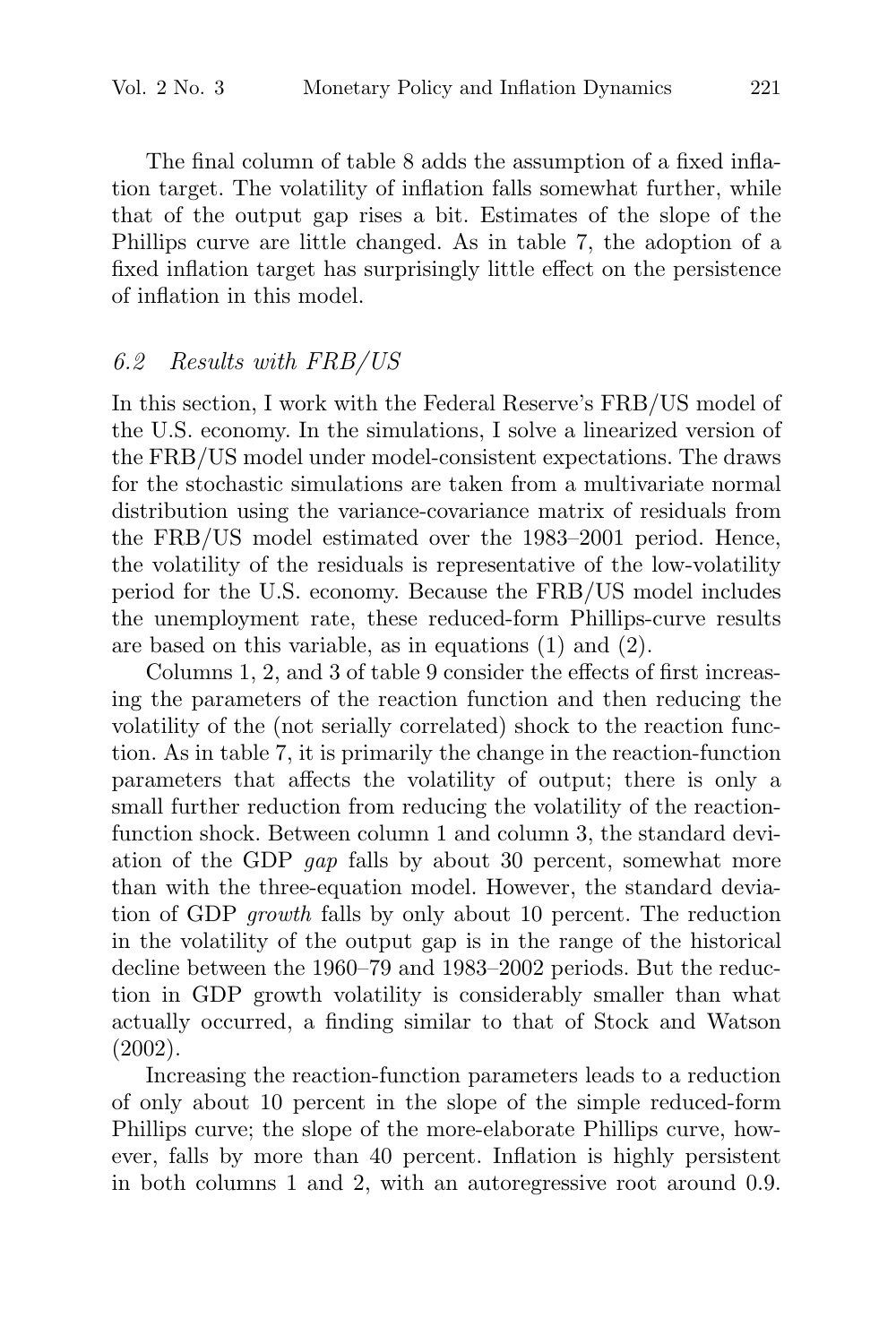|                                                                                                                                                                                                  | (1)                                            | (2)                                         | (3)                                         | (4)                                      |
|--------------------------------------------------------------------------------------------------------------------------------------------------------------------------------------------------|------------------------------------------------|---------------------------------------------|---------------------------------------------|------------------------------------------|
| Inflation Target:<br>M-policy Shock:<br>$\alpha$ and $\beta$ :                                                                                                                                   | Evolving<br>$S.D. = 1.0$<br>$0.5$ and $0.0001$ | Evolving<br>$S.D. = 1.0$<br>$1.0$ and $0.5$ | Evolving<br>$S.D. = .47$<br>$1.0$ and $0.5$ | Fixed<br>$S.D. = .47$<br>$1.0$ and $0.5$ |
| Volatility:                                                                                                                                                                                      |                                                |                                             |                                             |                                          |
| $S.D.$ $(Gap)$                                                                                                                                                                                   | 2.4                                            | 1.8                                         | 1.7                                         | 1.9                                      |
| S.D. (GDP Growth)                                                                                                                                                                                | 3.5                                            | 3.2                                         | 3.2                                         | 3.1                                      |
| S.D. (Inflation)                                                                                                                                                                                 | 2.8                                            | 3.2                                         | 3.2                                         | 1.6                                      |
| Phillips Curves:                                                                                                                                                                                 |                                                |                                             |                                             |                                          |
| Simple; Slope                                                                                                                                                                                    | $-.186$                                        | $-.176$                                     | $-.129$                                     | $-.081$                                  |
|                                                                                                                                                                                                  | (.279)                                         | (.394)                                      | (.409)                                      | (.278)                                   |
| With Lags; Slope                                                                                                                                                                                 | $-.130$                                        | $-.074$                                     | $-.054$                                     | $-.081$                                  |
|                                                                                                                                                                                                  | (.179)                                         | (.198)                                      | (.205)                                      | (.181)                                   |
| Sum Lag Coefs.                                                                                                                                                                                   | .84                                            | .89                                         | .89                                         | .71                                      |
|                                                                                                                                                                                                  | (.12)                                          | (.10)                                       | (.10)                                       | (.20)                                    |
| Inflation,                                                                                                                                                                                       | .89                                            | .92                                         | .92                                         | .77                                      |
| Largest Root                                                                                                                                                                                     | (.07)                                          | (.07)                                       | (.07)                                       | (.11)                                    |
| <b>Notes:</b> Numbers in parentheses are standard errors.<br>"Sum lag coefs." indicates the sum of the coefficients on lagged<br>inflation.<br>Based on stochastic simulations with 2,000 draws. |                                                |                                             |                                             |                                          |

## Table 9. The Effects of Changes in Monetary Policy on Volatility and the Slope of the Reduced-Form Phillips Curve: FRB/US

With the reduction in the volatility of the monetary policy shock in column 3, the slope of the simple Phillips curve relative to column 1 is now about one-third smaller. The slope of the more-elaborate Phillips curve also declines further, and the total reduction is now almost 60 percent. As in the three-equation model, these changes in monetary policy can account for most or all of the reduction in the slope of the reduced-form Phillips curve.

Column 4 looks at the implications of the switch to a fixed inflation target, under the assumption of an aggressive monetary policy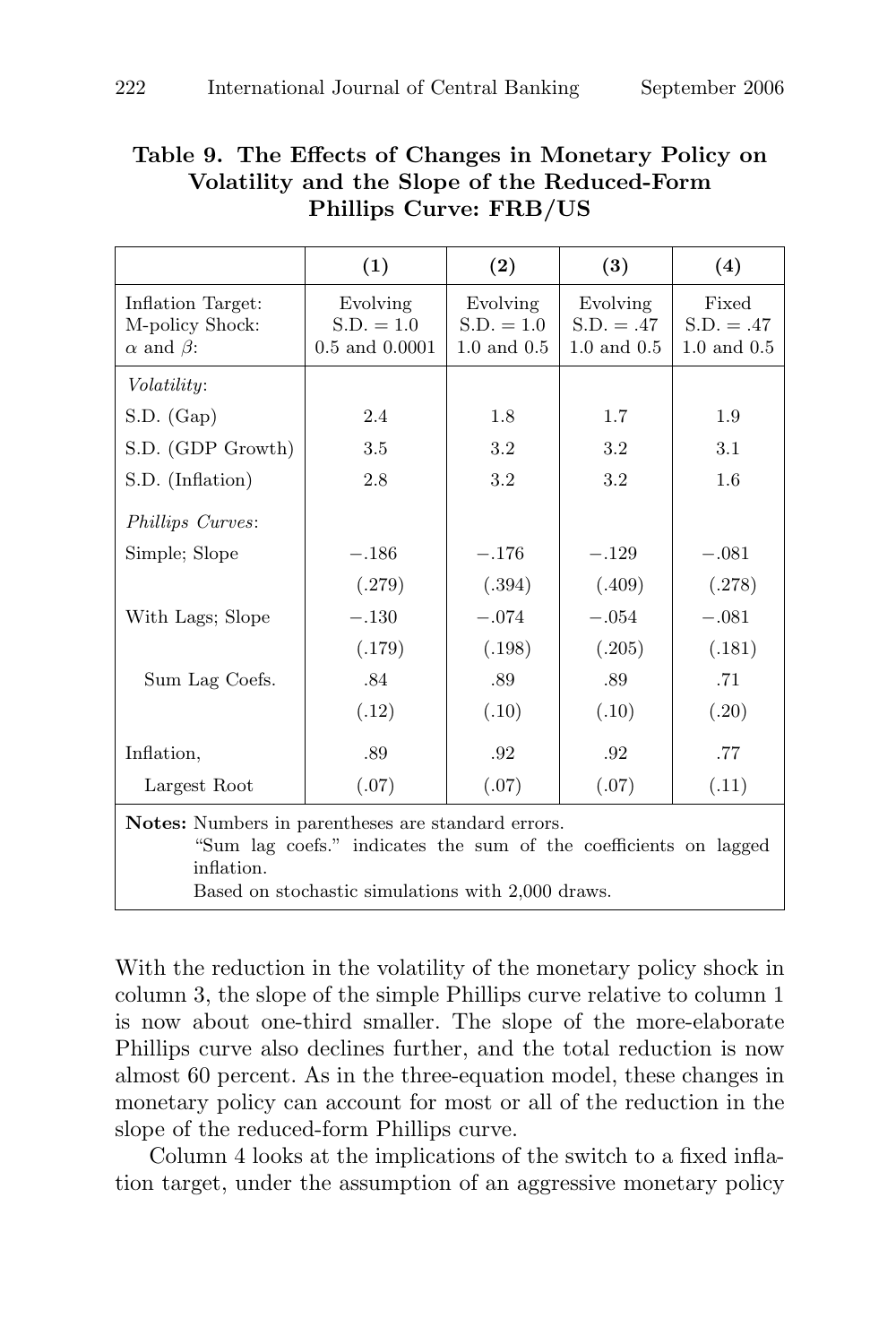### Table 10. The Effects of Changes in the Persistence of Potential Output Errors on Volatility and the Slope of the Reduced-Form Phillips Curve: FRB/US

|                                                                                                                                                                                                  | (1)                              | (2)                           | (3)                              | (4)                              | (5)                           |
|--------------------------------------------------------------------------------------------------------------------------------------------------------------------------------------------------|----------------------------------|-------------------------------|----------------------------------|----------------------------------|-------------------------------|
| Error Persistence:<br>Inflation Target:<br>$\alpha$ and $\beta$ :                                                                                                                                | 0.96<br>Evolving<br>$0.5 \& 0.1$ | 0.96<br>Fixed<br>$1.0 \& 0.5$ | 0.90<br>Evolving<br>$0.5 \& 0.1$ | 0.70<br>Evolving<br>$1.0 \& 0.5$ | 0.70<br>Fixed<br>$1.0 \& 0.5$ |
| Volatility:                                                                                                                                                                                      |                                  |                               |                                  |                                  |                               |
| $S.D.$ $(Gap)$                                                                                                                                                                                   | 6.1                              | 3.4                           | 3.5                              | 1.8                              | 1.9                           |
| S.D. (GDP Growth)                                                                                                                                                                                | 5.8                              | 4.0                           | 4.1                              | 3.2                              | 3.1                           |
| S.D. (Inflation)                                                                                                                                                                                 | 6.3                              | 3.6                           | 3.7                              | 3.3                              | 1.7                           |
| Phillips Curves:                                                                                                                                                                                 |                                  |                               |                                  |                                  |                               |
| Simple; Slope                                                                                                                                                                                    | $-.47$                           | $-.50$                        | $-.33$                           | $-.17$                           | $-.102$                       |
|                                                                                                                                                                                                  | (.16)                            | (.20)                         | (.22)                            | (.41)                            | (.26)                         |
| With Lags; Slope                                                                                                                                                                                 | $-.37$                           | $-.35\,$                      | $-.22$                           | $-.070$                          | $-.093$                       |
|                                                                                                                                                                                                  | (.18)                            | (.16)                         | (.17)                            | (.21)                            | (.18)                         |
| Sum Lag Coefs.                                                                                                                                                                                   | .83                              | .84                           | .84                              | .89                              | .71                           |
|                                                                                                                                                                                                  | (.09)                            | (.09)                         | (.11)                            | (.11)                            | (.20)                         |
| Inflation,                                                                                                                                                                                       | .94                              | .92                           | .92                              | .92                              | .77                           |
| Largest Root                                                                                                                                                                                     | (.04)                            | (.06)                         | (.05)                            | (.07)                            | (.11)                         |
| <b>Notes:</b> Numbers in parentheses are standard errors.<br>"Sum lag coefs." indicates the sum of the coefficients on lagged<br>inflation.<br>Based on stochastic simulations with 2,000 draws. |                                  |                               |                                  |                                  |                               |

and small shocks to the reaction function, as in column 3. In contrast to the three-equation model, there is now a large reduction in inflation persistence with the switch to a fixed inflation target, a result perhaps more in line with prior expectations.

Table 10 considers the implications of reduced serial correlation in output-gap estimation errors as well as changes in the responsiveness of policy. Assuming the "worst-case" output-gap estimation errors along with a weak response of monetary policy to output and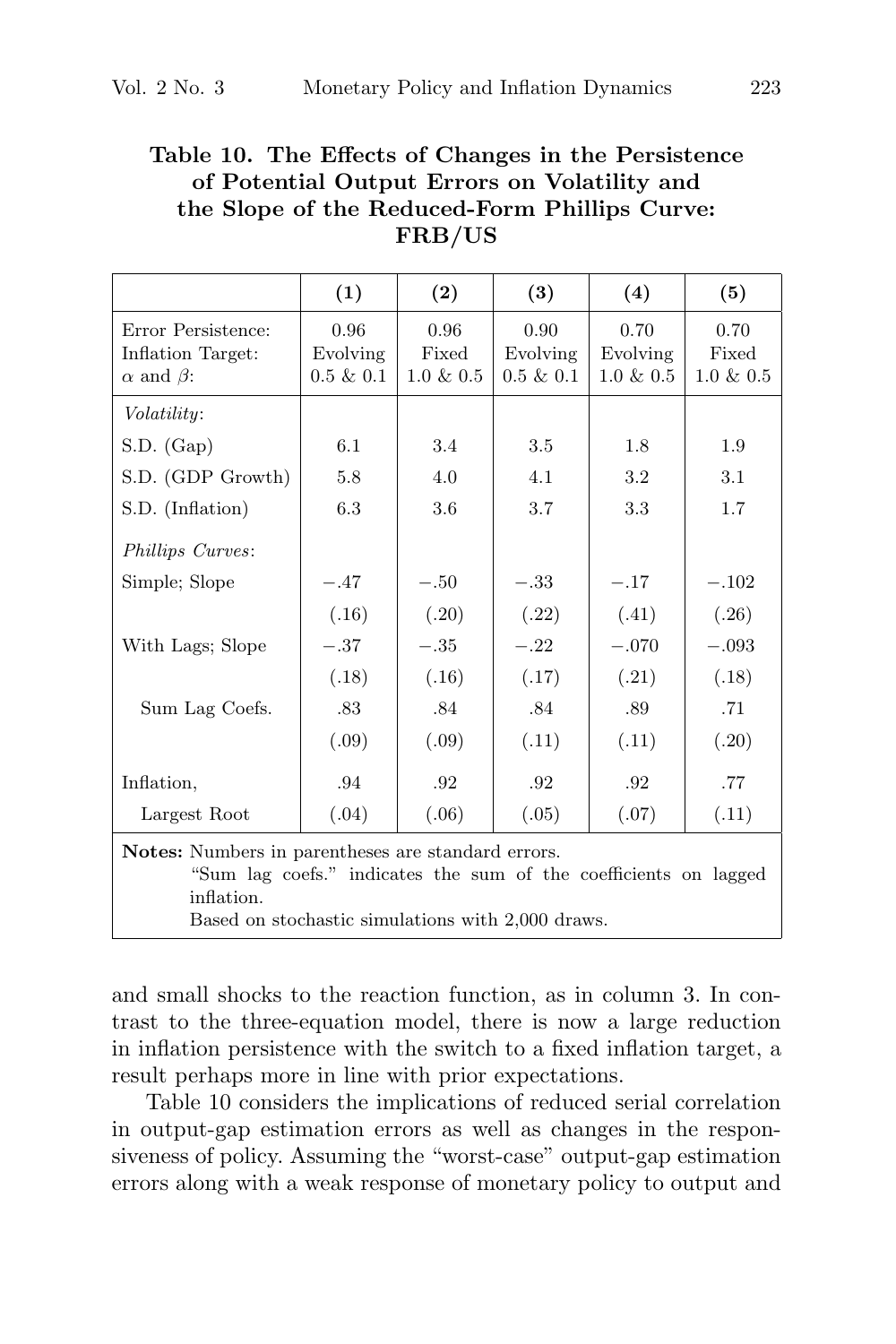inflation (column 1) leads to volatilities of output and inflation that are far greater than was the case historically. For inflation, this result is similar to that in table 8; for the output gap, the excess volatility is much greater. Columns 2 and 3 repeat the two solutions to this excess volatility used with the three-equation model: (i) assuming a more-aggressive policy and (ii) assuming somewhat smaller persistence of estimation errors. Both solutions reduce the volatility of output and inflation, and both lead to plausible characterizations of the earlier period.

Column 4 considers the implications of a reduction in the persistence of the shock to the reaction function, so that  $\phi = 0.7$ , under the assumption of an aggressive monetary policy. As can be seen by comparing column 4 with column 2, reducing the persistence of the shock to the reaction function while holding the parameters of the reaction function fixed has large effects on the volatility of the output gap and the slope of the Phillips curve. The standard deviation of the output gap falls by almost half, at the high end of the range of the historical decline. However, the reduction in the standard deviation of output *growth* is only about 20 percent. The slope of the simple Phillips curve falls by two-thirds—even more than the declines that have been seen historically. Inflation remains highly persistent, with an autoregressive root of 0.92. The comparison of column 4 with column 3 yields similar results for output volatility. The reduction in the slope of the simple reduced-form Phillips curve is less sharp in this case, but it is still around 40 percent.

While the FRB/US model predicts reductions in output gap volatility and the slope of the Phillips curve that are consistent with historical changes, it does not suggest that monetary policy had much to do with the reduction in inflation volatility. Looking across tables 9 and 10, changes in policy lead to reductions of the standard deviation of inflation of at most 10 percent, well short of the historical reductions.

The final column of table 10 adds the assumption of a fixed inflation target. As might be expected, the persistence of inflation drops further, as does the slope of the simple Phillips curve. The standard deviation of inflation also drops and is now in the historical range. However, this reduction in inflation volatility occurs only when the persistence of inflation is considerably lower than was the case for the 1983–2002 period.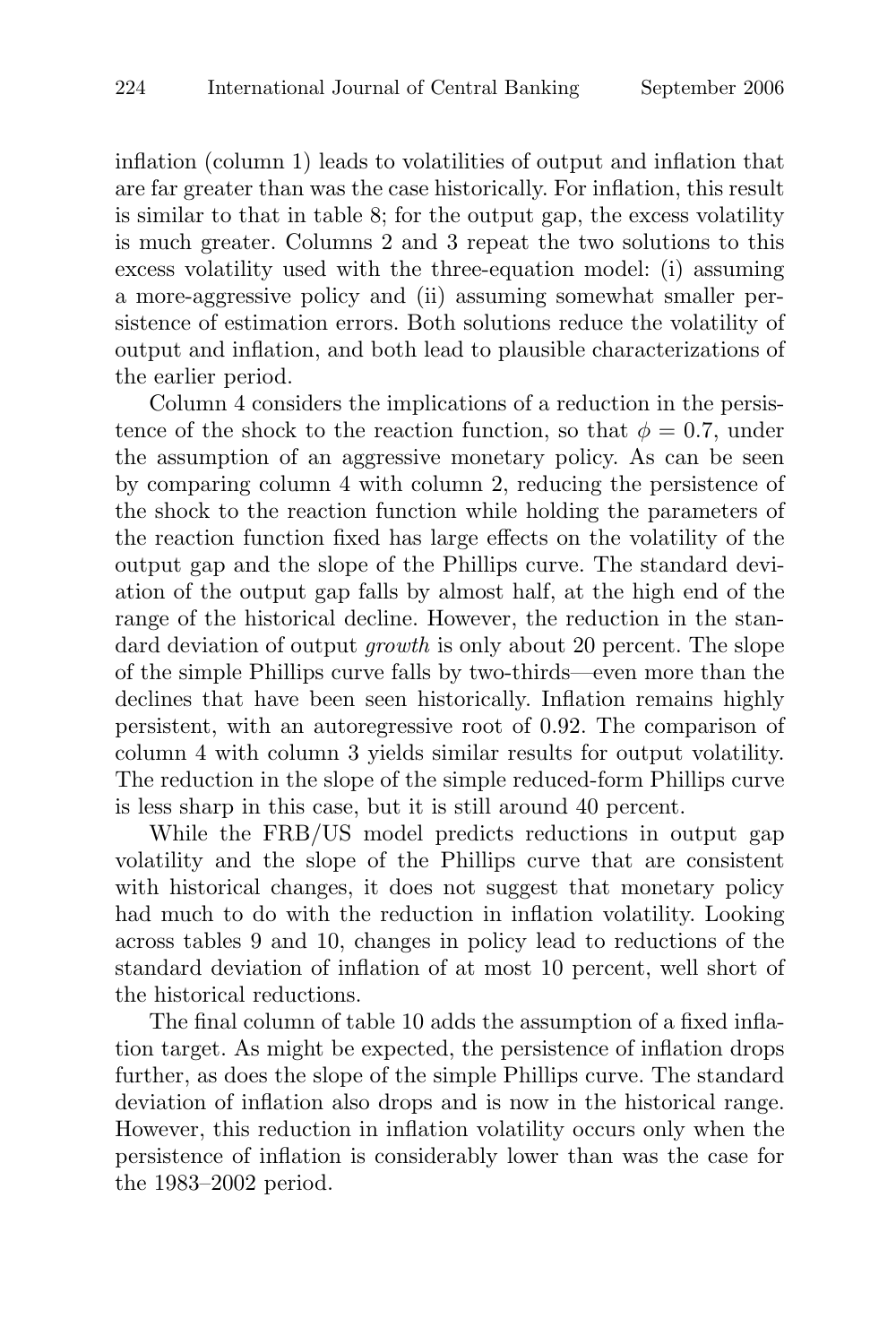### 7. How Might the Economy Behave under a Fixed Inflation Target?

As figure 2 suggested, the evidence for a drop in inflation persistence is, thus far, inconclusive. However, estimates limited to the past decade are suggestive that inflation may have become more stable. In this section, I use the three-equation model to consider how the behavior of the economy may change in a regime of inflation stability.

Expectations formation is central to the question of how inflation dynamics are likely to change in a regime of inflation stability. In the simulations considered so far, equation (9) has been used as the model of expectations formation. In equation (9), "nonoptimizing" agents rely on past inflation as an indicator of future inflation. Similarly, under CEE's interpretation of the model, agents find it useful to use lagged inflation to index prices in periods when they do not reoptimize. It is most useful to use lagged inflation as a predictor of future inflation when inflation is highly persistent; if inflation were not persistent, lagged inflation would not be a good indicator of future inflation. It is reasonable to assume, therefore, that if inflation were to be stabilized, agents would change their inflation forecasting rules. Here, I consider one characterization of how agents might change the way they set expectations as inflation dynamics change. In particular, I consider the following generalization of equation (9):

$$
E_t \Delta p_{t+1} = \omega M_t \Delta p_{t+1} + (1 - \omega) \lambda \Delta p_{t-1}, \tag{14}
$$

where the parameter  $\lambda$  is chosen so as to give the best "univariate" forecast of inflation. (For simplicity, the implicit inflation target is assumed to be zero.) Thus, in equation (9),  $\lambda = 1$  was the best univariate forecast under the assumption—which has heretofore been close to accurate—that inflation had a unit root.

Suppose that the central bank adopts a fixed inflation target. According to column 4 of table 7, in the three-equation model with  $\lambda = 1$ , this change would result in an inflation process with a root of 0.92. We can then ask what would happen if agents adopted a univariate inflation forecast with  $\lambda = 0.92$ . A simulation under this assumption shows that inflation will have a root of 0.79. But then, agents will want to update their forecasting rule to be consistent with this new assessment of the serial correlation of inflation. Doing so,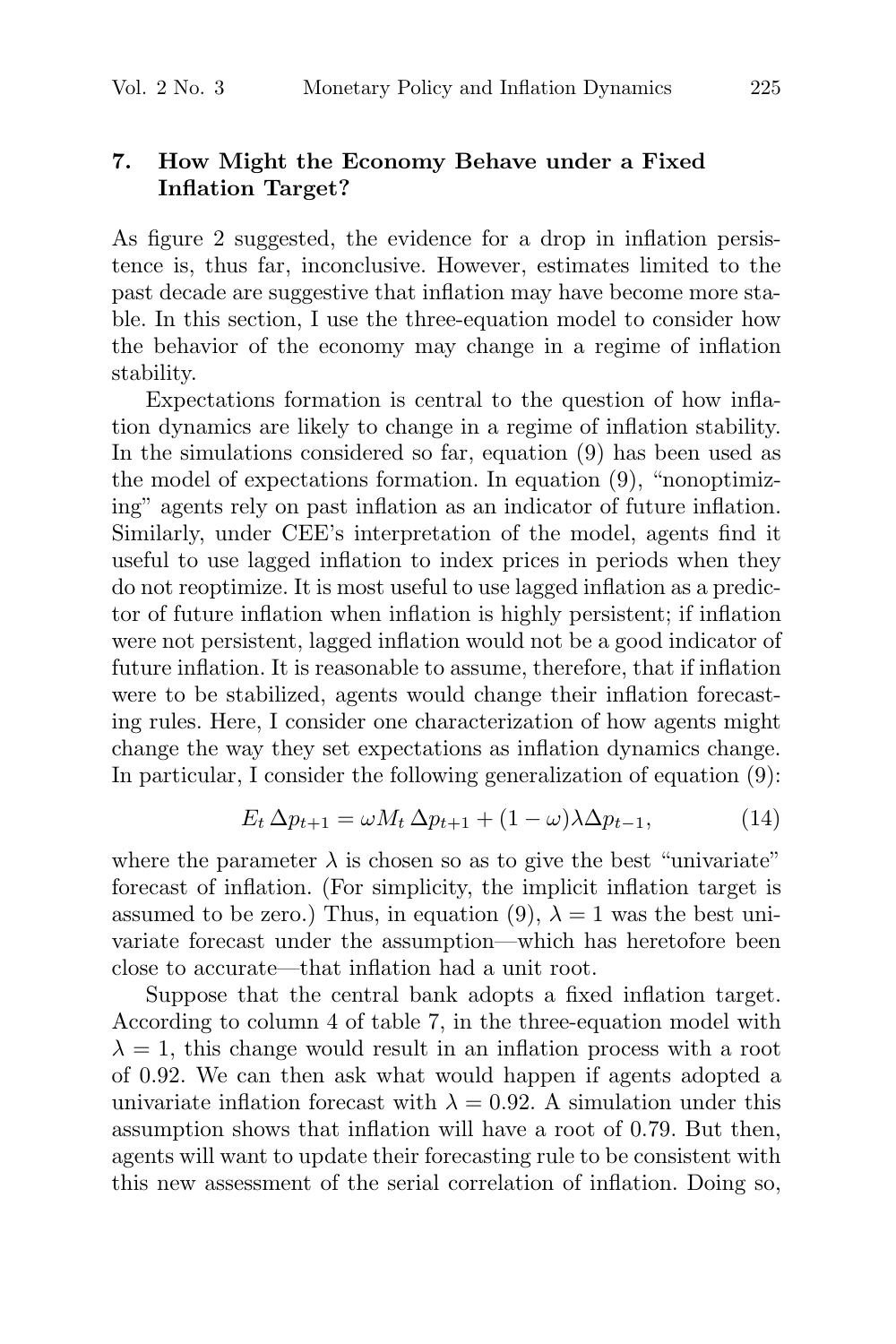however, further reduces the persistence of inflation. Following this process to its logical conclusion suggests that a "fixed point" for univariate expectations formation is approximately zero autocorrelation (actually, the fixed point is  $\lambda = 0.02$ ).

According to this model, then, the long-run consequences of a policy of a fixed inflation target is inflation that is not only stationary but actually uncorrelated. Of course, this evolution is based on a particular assumption about expectations formation. But there is some historical precedent for such an outcome. Ball (2000) argues that in the 1879–1914 period, when the United States was on the gold standard, the "best univariate forecast" for inflation was zero: under the gold standard, inflation was not expected to persist. Ball (2000) and Gordon (1980) argue that allowing perceived inflation dynamics to change with the policy regime can go a long way to allowing the expectations-augmented Phillips curve—which works well in the second half of the twentieth century—to account for the properties of inflation under the gold standard.

If a central bank were to adopt a fixed inflation target, how quickly might a transition to stable inflation take place? Based on simulations with the baseline three-equation model, it could take a while for agents to catch on. In table 7, for example, inflation is predicted to have an autoregressive root of 0.92 even under a fixed inflation target. In the twenty-year sample underlying these simulations, the t-ratio of the hypothesis that this coefficient is still one is only 1.6, well short of Dickey-Fuller critical values. So even if agents with univariate expectations were good time-series econometricians, they may see little need to change the way they form their expectations. FRB/US, however, is more sanguine: switching to a fixed inflation target leads to a large reduction in the persistence of inflation, and the largest root of inflation falls to 0.77 (table 9, column 4, and table 10, column 5). If this were the case, the transition to stable inflation could occur more rapidly.

#### 8. Conclusions

Can the changes in monetary policy that took place in the United States in the years after 1979 account for the subsequent changes in inflation dynamics? Overall, the evidence presented here suggests that the answer is yes: the monetary policy changes I consider predict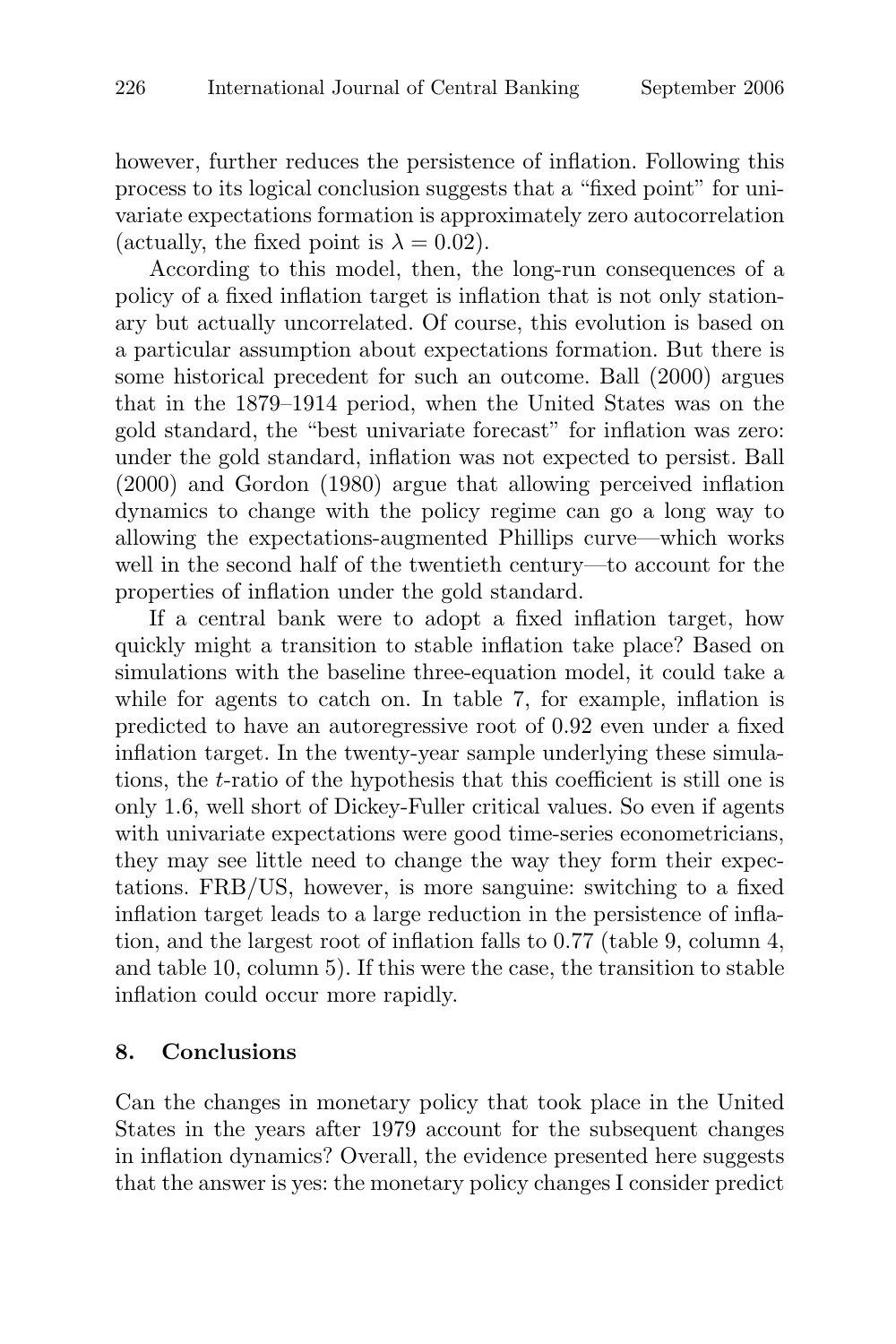large declines in the slope of the reduced-form relationship between the change in inflation and the unemployment rate, holding fixed the structural parameters underlying inflation behavior. This result holds both in the large-scale FRB/US model and in a small New Keynesian-style model.

These changes in policy also have implications for the volatility of output and inflation—which also changed in the early 1980s. The results for inflation volatility were mixed: in the small model, changes in monetary policy can account for most or all of the reduction in the standard deviation of inflation. By contrast, in FRB/US, these monetary policy changes predict only a small reduction in inflation volatility.

The paper considered two alternative views of the change in monetary policy. One view is that the responsiveness of monetary policy to output and inflation increased, along the lines suggested by Clarida, Galí, and Gertler (2000). I also considered the implications of an alternative view of the change in the monetary policy process suggested by Orphanides et al. (2000)—that policymakers may have improved their methods for estimating potential GDP. This alternative view strengthens the ability of monetary policy changes to explain changes in the economy, implying greater reductions in volatility and in the slope of the reduced-form Phillips curve.

As in other recent work, I find that changes in monetary policy can explain only a small fraction of the reduction in the standard deviation of the growth rate of output. However, I find that changes in monetary policy can explain most or all of the reduction in the standard deviation of the output gap; such effects are especially strong in the FRB/US model. There are a number of possible explanations for this result. One possibility is that improvements in monetary policy can account for a large proportion of the reduction in aggregate demand volatility—and thus can account for the reduction in the volatility of the output gap, which abstracts from shocks to aggregate supply. As suggested by McConnell and Perez-Quiros (2000), another possibility is that improvements in inventory management are also an important source of the reduction in output volatility. Because inventory investment is not very persistent, improvements in inventory management would have a disproportionate effect on output growth relative to the output gap. Sorting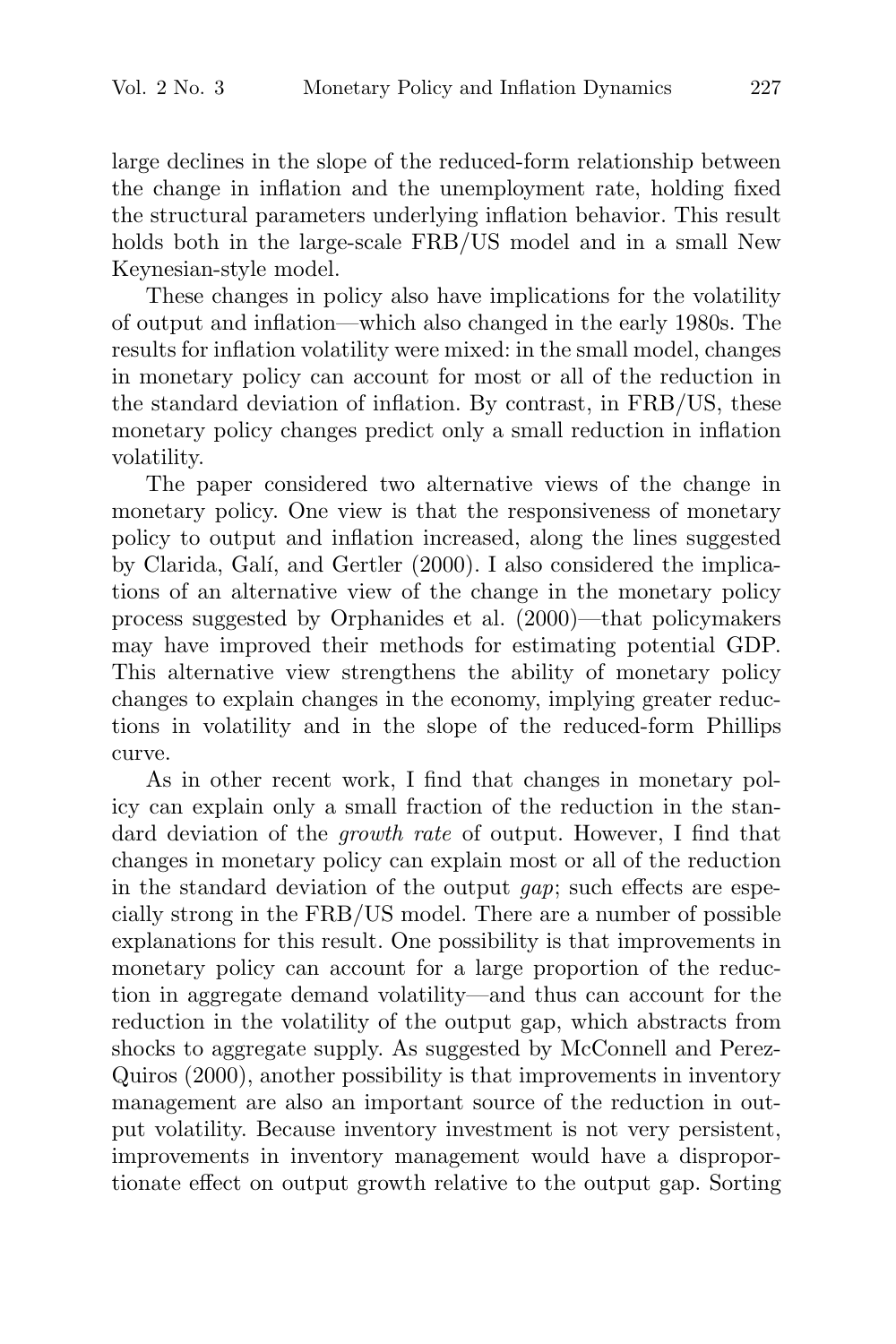through these possibilities would be an interesting topic for future research.

#### References

- Ahmed, S., A. Levin, and B. A. Wilson. 2004. "Recent U.S. Macroeconomic Stability: Good Policies, Good Practices, or Good Luck?" Review of Economics and Statistics 86 (3): 824–32.
- Amato, J. D., and T. Laubach. 2004. "Implications of Habit Formation for Optimal Monetary Policy." Journal of Monetary Economics 51 (2): 305–25.
- Atkeson, A., and L. H. Ohanian. 2001. "Are Phillips Curves Useful for Forecasting Inflation?" Federal Reserve Bank of Minneapolis Quarterly Review 25 (1): 2–11.
- Ball, L. 2000. "Near-Rationality and Inflation in Two Monetary Regimes." NBER Working Paper No. 7988 (October).
- Ball, L., N. G. Mankiw, and D. Romer. 1988. "New Keynesian Economics and the Output-Inflation Trade-Off." Brookings Papers on Economic Activity 1:1–82.
- Blanchard, O., and J. Simon. 2001. "The Long and Large Decline in U.S. Output Volatility." Brookings Papers on Economic Activity 1:135–64.
- Boivin, J., and M. Giannoni. Forthcoming. "Has Monetary Policy Become More Effective?" Review of Economics and Statistics 88.
- Brayton, F., E. Mauskopf, D. Reifschneider, P. Tinsley, and J. C. Williams. 1997. "The Role of Expectations in the FRB/US Macroeconomic Model." Federal Reserve Bulletin 83 (April): 227–24.
- Christiano, L. J., M. Eichenbaum, and C. L. Evans. 2005. "Nominal Rigidities and the Dynamic Effects of a Shock to Monetary Policy." *Journal of Political Economy* 113 (1): 1–45.
- Clarida, R., J. Galí, and M. Gertler. 2000. "Monetary Policy Rules and Macroeconomic Stability: Evidence and Some Theory." Quarterly Journal of Economics 115 (1): 147–80.
- Congressional Budget Office. 2001. CBO's Method for Estimating Potential GDP, available at www.cbo.gov.
- English, W. B., W. R. Nelson, and B. P. Sack. 2003. "Interpreting the Significance of Lagged Interest Rates in Estimated Monetary Policy Rules." Contributions to Macroeconomics 3 (1).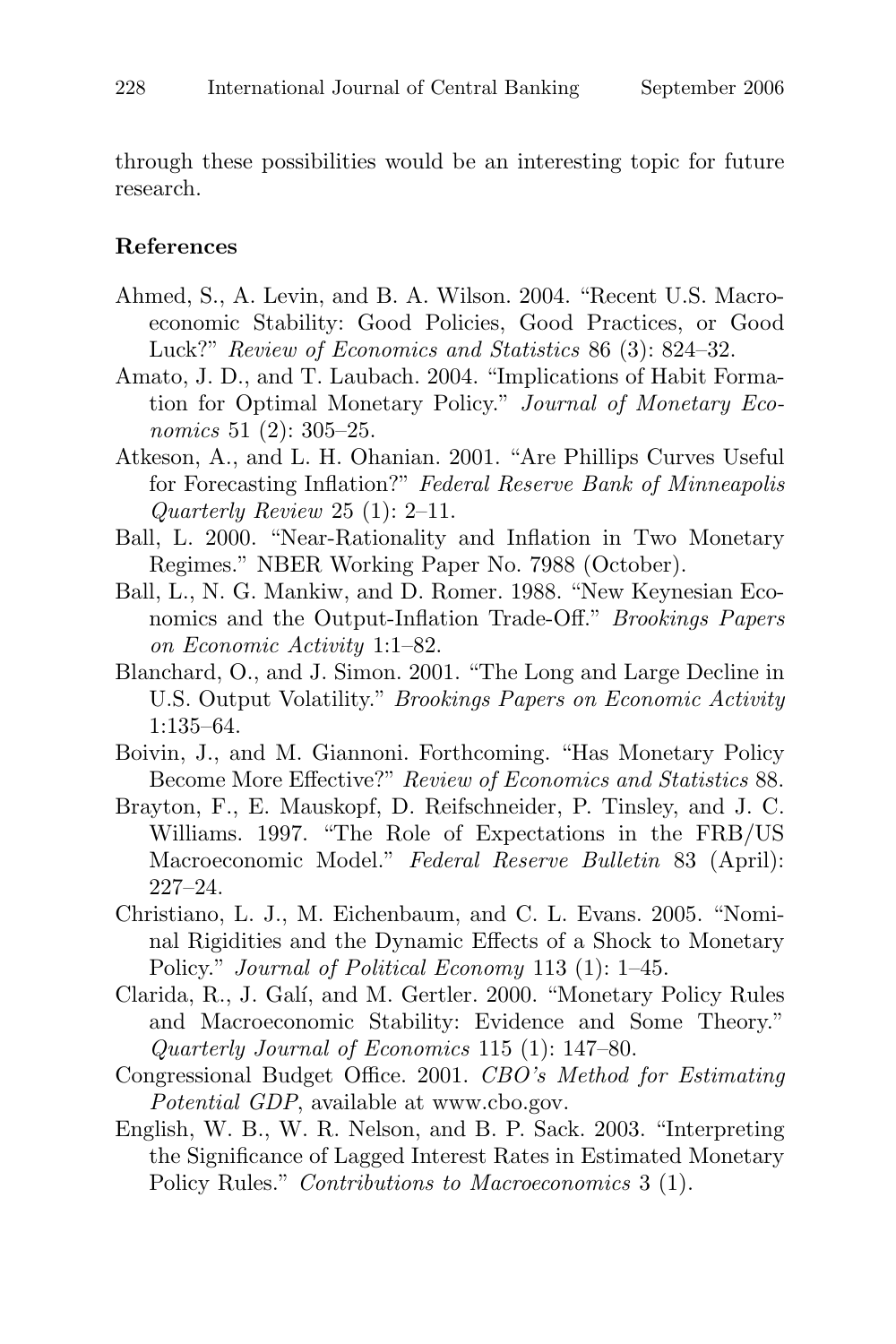- Friedman, M. 1968. "Inflation: Causes and Consequences." In Dollars and Deficits: Living with America's Economic Problems, 21–60. Englewood Cliffs, NJ: Prentice-Hall.
- Fuhrer, J., and G. Moore. 1995. "Inflation Persistence." Quarterly Journal of Economics 110 (1): 127–59.
- Gordon, R. J. 1980. "A Consistent Characterization of a Near-Century of Price Behavior." American Economic Review 70 (2): 243–49.
- Levin, A. T., V. Wieland, and J. C. Williams. 1999. "Robustness of Simple Monetary Rules under Model Uncertainty." In Monetary Policy Rules, ed. J. B. Taylor. Chicago: University of Chicago Press.
- Lucas, R. E. 1975. "Econometric Policy Evaluation: A Critique." Carnegie-Rochester Conference Series 1:19–46.
- Mankiw, N. G., and R. Reis. 2002. "Sticky Information versus Sticky Prices: A Proposal to Replace the New Keynesian Phillips Curve." Quarterly Journal of Economics 117 (4): 1295– 1328.
- McConnell, M. M., and G. Perez-Quiros. 2000. "Output Fluctuations in the United States: What Has Changed Since the Early 1980s?" American Economic Review 90 (5): 1464–76.
- Orphanides, A. 2001. "Monetary Policy Rules Based on Real-Time Data." American Economic Review 91 (4): 964–85.
- Orphanides, A., R. D. Porter, D. Reifschneider, R. Tetlow, and F. Finan. 2000. "Errors in the Measurement of the Output Gap and the Design of Monetary Policy." Journal of Economics and *Business* 52  $(1-2)$ : 117-41.
- Reifschneider, D., R. Tetlow, and J. C. Williams. 1999. "Aggregate Disturbances, Monetary Policy, and the Macroeconomy: The FRB/US Perspective." Federal Reserve Bulletin 85 (January): 1–19.
- Roberts, J. M. 1995. "New Keynesian Economics and the Phillips Curve." Journal of Money, Credit, and Banking 27:975–84.
	- ———. 2004. "Monetary Policy and Inflation Dynamics." Federal Reserve Board Finance and Economic Discussion Series Paper No. 2004-62 (October).
- Rotemberg, J. J., and M. J. Woodford. 1997. "An Optimization-Based Econometric Framework for the Evaluation of Monetary Policy." In NBER Macroeconomics Annual 1997,